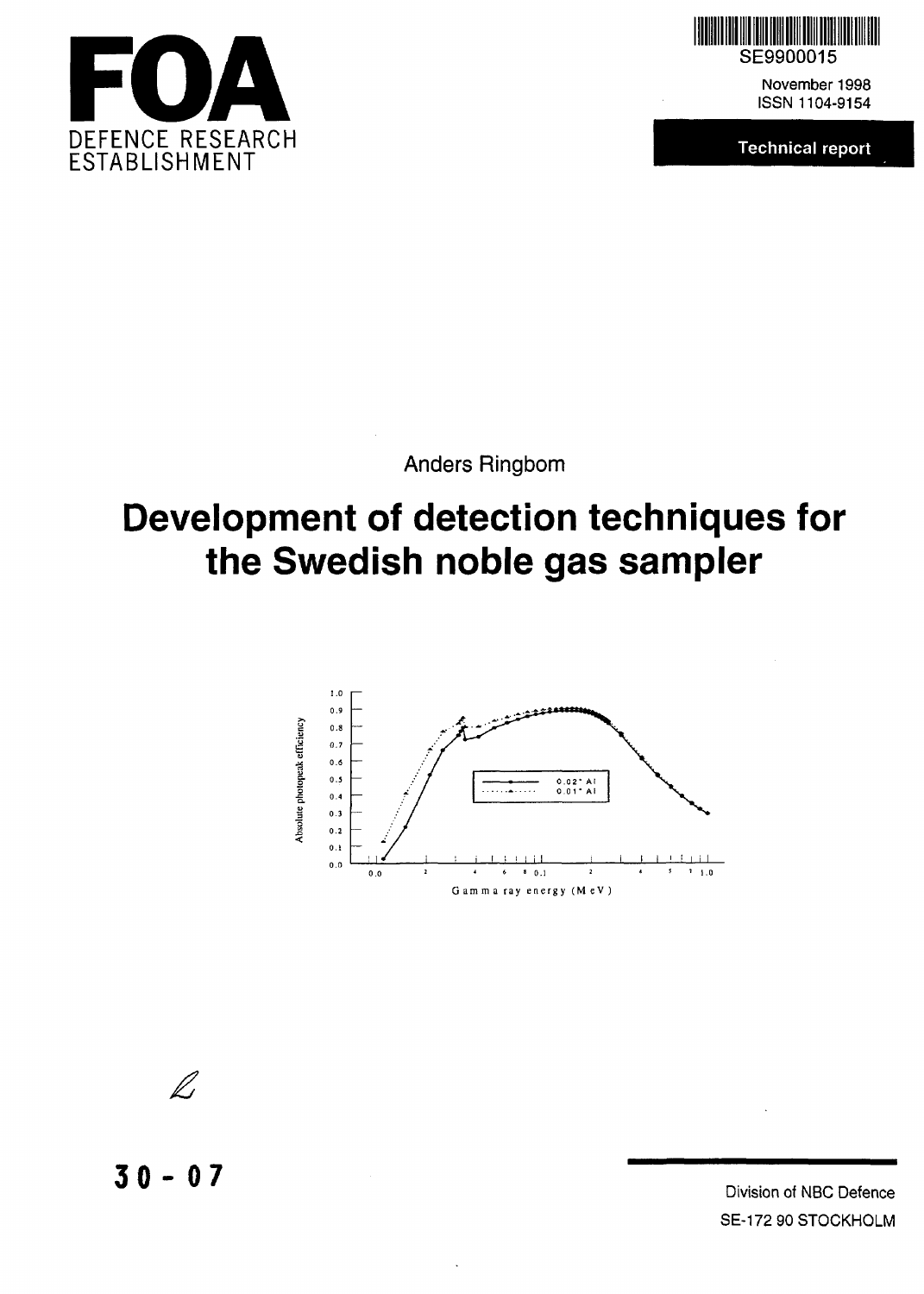DEFENCE RESEARCH ESTABLISHMENT FOA---98-00905-861---SE Division of NBC Defence November 1998 SE-172 90 STOCKHOLM ISSN 1104-9154 **SWEDEN** 

Anders Ringbom

# **Development of detection techniques for the Swedish noble gas sampler**

Distribution: UD, Fö, HKV/PLANS, FMV, FRA, FHS, SSI, SKI, SkyddS, ÖCB, SRV, Umea Universitet

FOA: FOA GD, FOA Program, FOA Strategi, FOA Utland, FOA Avd 1-7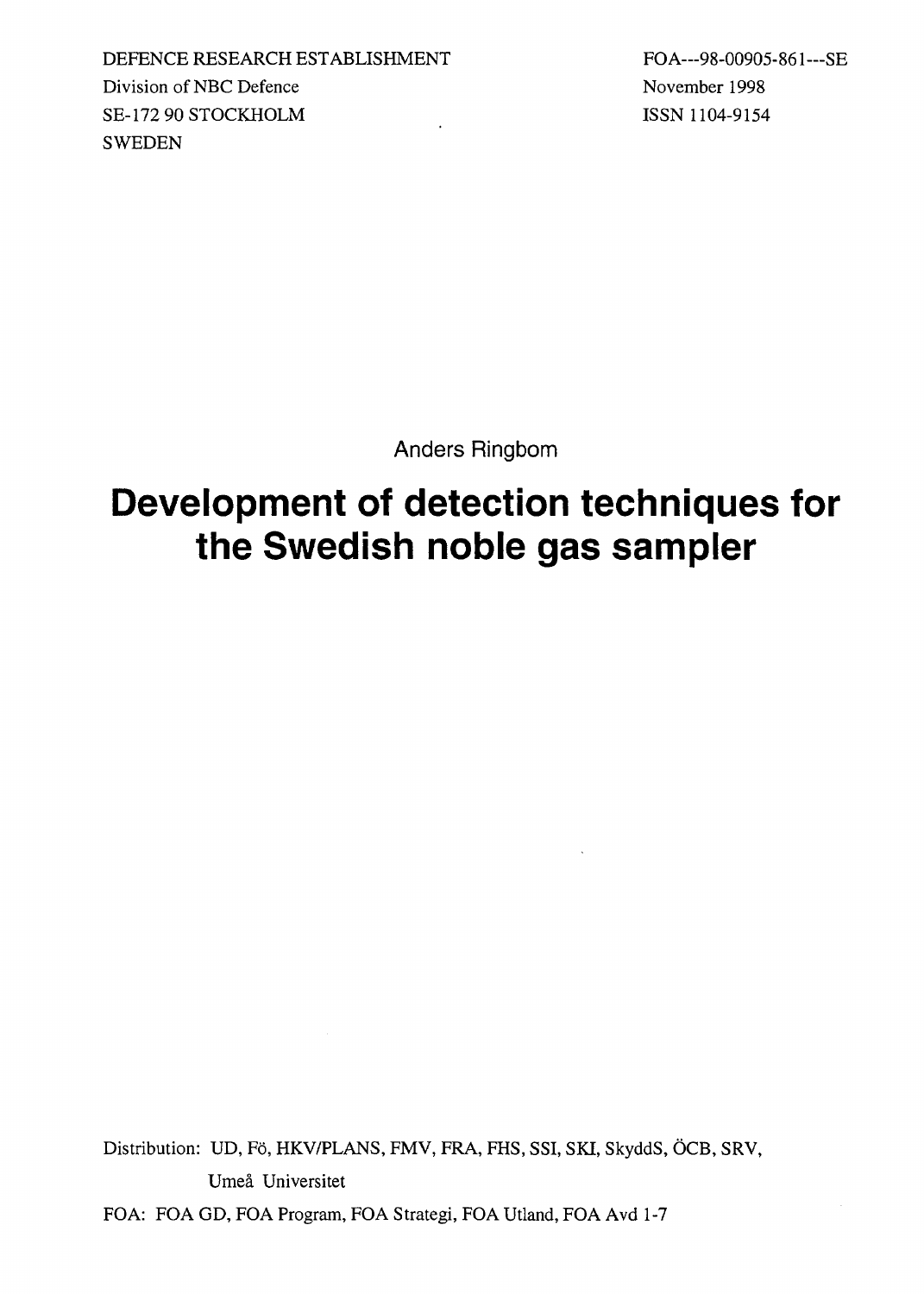| <b>Issuing organization</b>                | Document ref. No., ISRN              |             |  |
|--------------------------------------------|--------------------------------------|-------------|--|
| Defence Research Establishment             | FOA-R--98-00905-861--SE              |             |  |
| Division of NBC Defence                    | Date of issue                        | Project No. |  |
| SE-172 90 STOCKHOLM                        | November 1998                        | E415, E417  |  |
| <b>SWEDEN</b>                              | Project name (abbrev. if necessary)  |             |  |
|                                            | Detection and analysis               |             |  |
| Author(s)                                  | Initiator or sponsoring organization |             |  |
|                                            | FOA, UD                              |             |  |
| Anders Ringbom                             | Project manager                      |             |  |
|                                            | Torbjörn Nylén                       |             |  |
| Scientifically and technically responsible |                                      |             |  |
|                                            | Anders Ringbom                       |             |  |

#### Document title

Development of detection techniques for the Swedish noble gas sampler

#### **Abstract**

A short review on the radioactive properties of noble gas isotopes relevant for monitoring of nuclear activities is given, together with a brief discussion of the existing systems for detection of radioactive noble gases.

A  $4\pi\beta\gamma$  detection system to be used in the automatic version of the Swedish noble gas sampling device is described. Monte Carlo (MCNP) calculations of the total gamma and beta efficiency for different detector designs have been performed, together with estimates of the resulting minimum detectable concentration (MDC). The estimated MDC values for detection of the <sup>133g</sup>Xe 81 keV and the <sup>135g</sup>Xe 250 keV gamma lines are around 0.3 mBq/m<sup>3</sup> in both cases. This is a factor of three lower than the detection limit required for a sampling station in the

Comprehensive Nuclear-Test-Ban Treaty (CTBT) monitoring network. The possibility to modify the system to detect <sup>85</sup>Kr is also discussed.

| <b>Keywords</b>                                                  |             |                         |  |  |
|------------------------------------------------------------------|-------------|-------------------------|--|--|
| CTBT, radioxenon, beta-gamma coincidence, MCNP, <sup>85</sup> Kr |             |                         |  |  |
| <b>Further bibliographic information</b>                         |             | Language English        |  |  |
|                                                                  |             |                         |  |  |
| <b>ISSN 1104-9154</b>                                            | <b>ISBN</b> |                         |  |  |
|                                                                  | Pages p. 25 | Price Acc. to pricelist |  |  |
|                                                                  |             |                         |  |  |

Distributor (if not issuing organization)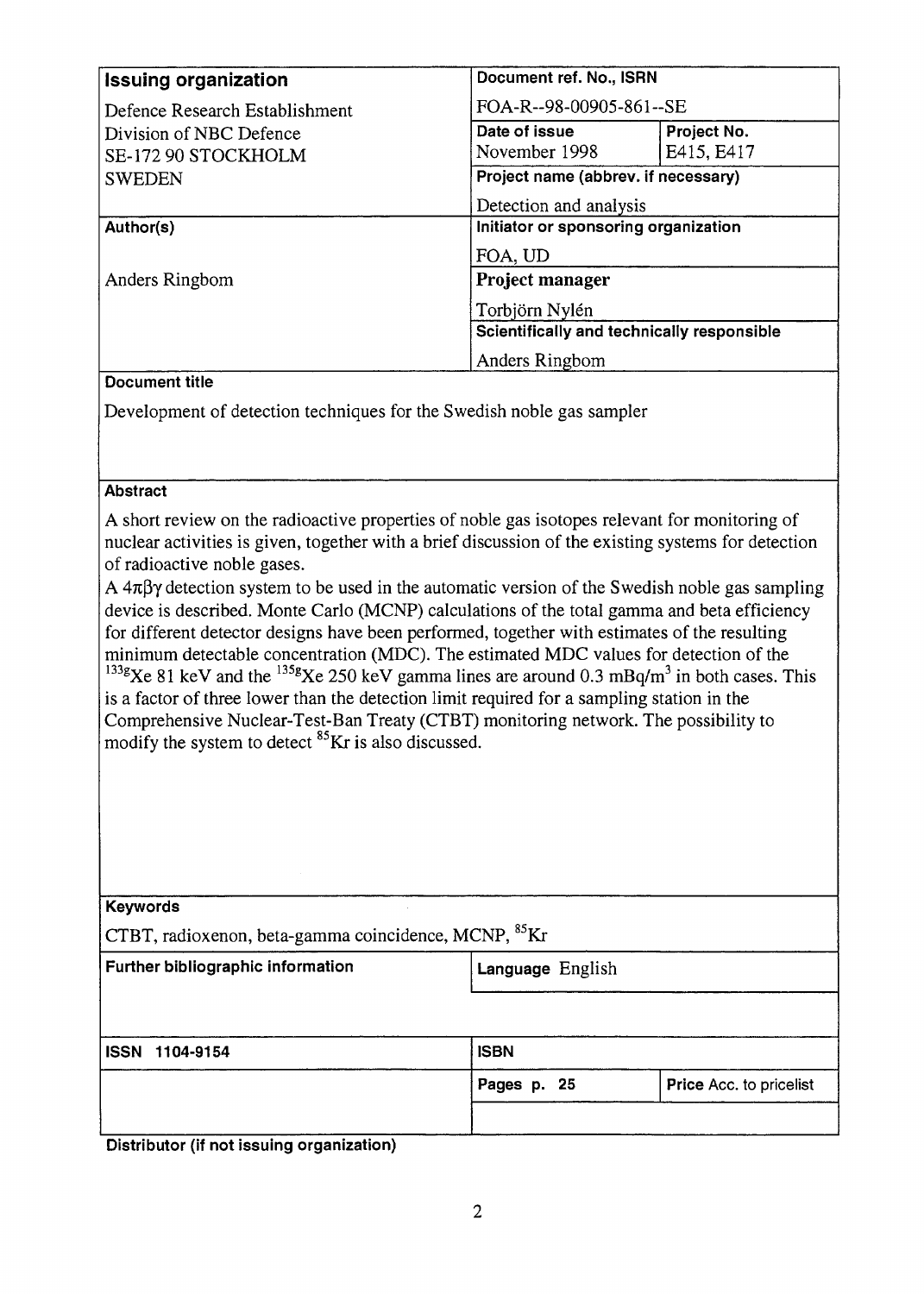| <b>Dokumentets utgivare</b>                                                         | Dokumentbeteckning, ISRN   |                |  |
|-------------------------------------------------------------------------------------|----------------------------|----------------|--|
| Försvarets forskningsanstalt                                                        | FOA-R--98-00905-861--SE    |                |  |
| Avdelningen för NBC-skydd                                                           | Dokumentets datum          | Uppdragsnummer |  |
| 172 90 STOCKHOLM                                                                    | November 1998              | E415, E417     |  |
|                                                                                     | Projektnamn (ev förkortat) |                |  |
|                                                                                     | Detektion och analys       |                |  |
| Upphovsman(män)                                                                     | Uppdragsgivare             |                |  |
|                                                                                     | FOA, UD                    |                |  |
| Anders Ringbom                                                                      | Projektansvarig            |                |  |
|                                                                                     | Torbjörn Nylén             |                |  |
|                                                                                     | Fackansvarig               |                |  |
|                                                                                     | Anders Ringbom             |                |  |
| Dokumentets titel i översättning                                                    |                            |                |  |
| Utveckling av detektionsmetoder för det svenska systemet för insamling av ädelgaser |                            |                |  |

#### **Sammanfattning**

Rapporten innehåller en kort översikt över de radioaktiva egenskaperna hos de ädelgasisotoper som är relevanta för monitering av nukleära aktiviteter. Dessutom beskrivs kortfattat de system för ädelgasdetektion som finns idag.

En  $4\pi\beta\gamma$ -detektor som skall användas i den automatiska versionen av det svenska systemet för ädelgasinsamling beskrivs. Monte Carlo (MCNP) beräkningar av den totala gamma- och betadetektionseffektiviteten hos olika detektorkonfigurationer har utförts, tillsammans med uppskattningar av den resulterande minsta detekterbara koncentrationen (MDC). Det uppskattade MDC-värdet för de dominerande gammasönderfallen från  $133g$ Ke (81 keV) och <sup>135g</sup>Xe (250 keV) är 0.3 mBq/m<sup>3</sup> i båda fallen. Detta är en faktor tre lägre än den detektionsgräns som satts upp som krav för en insamlingsstation ingående i det nätverk som skall övervaka det fullständiga provstoppsavtalet (CTBT). Möjligheten att modifiera systemet för detektion av <sup>85</sup>Kr

diskuteras också i rapporten.

| Nyckelord |  |
|-----------|--|
|-----------|--|

CTBT, radioxenon, beta-gamma koincidens, MCNP, <sup>85</sup>Kr

**Övriga bibliografiska uppgifter**

Språk Engelska

|--|

| -- | $-$ 05 |  |  | ▀ |
|----|--------|--|--|---|

**Omfång s. 25 Pris** Enligt prislista

Distributör (om annan än ovan) V.1.1

**ISBN**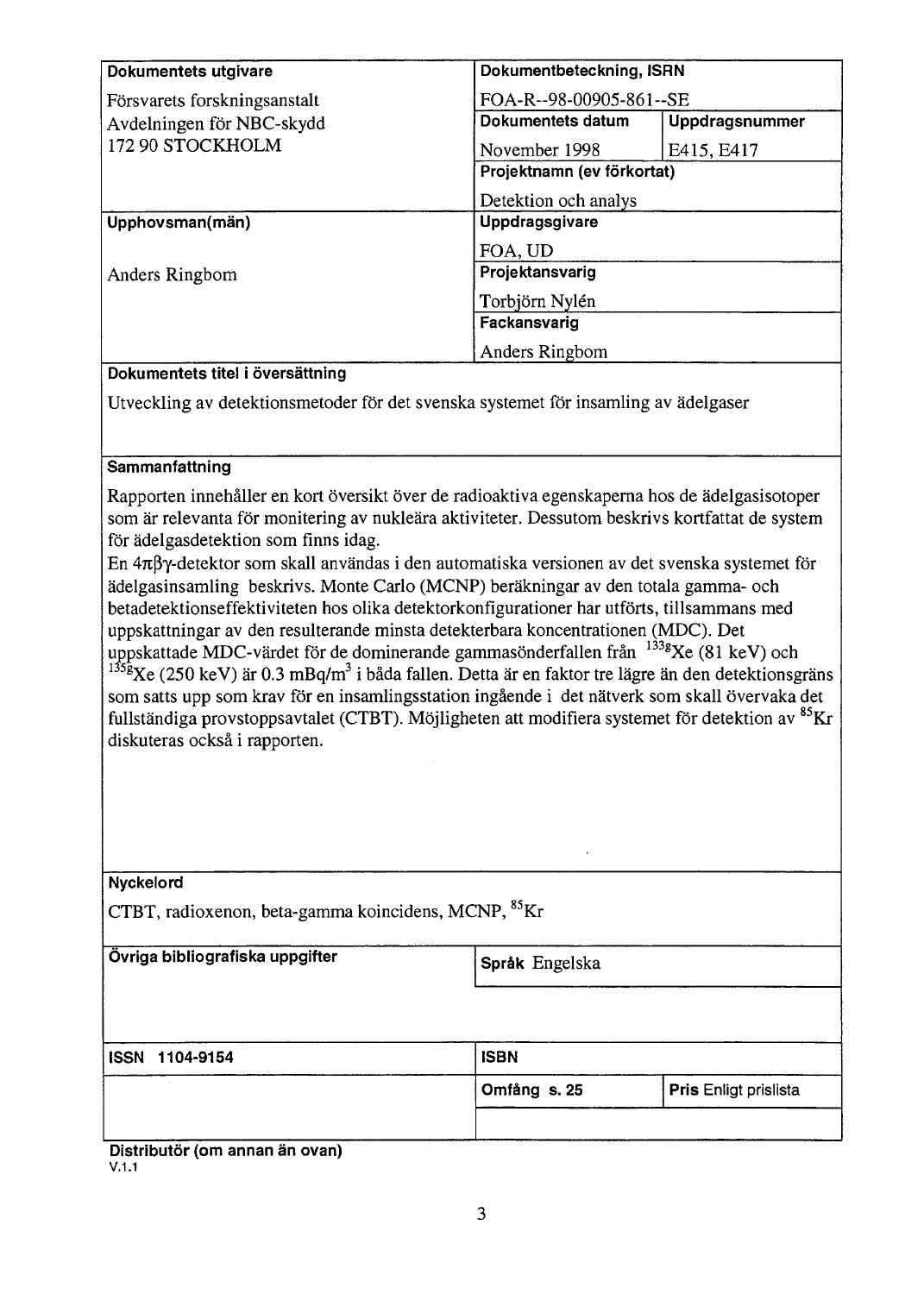# Contents

|   | 1 Introduction                                                                          | $\bf{5}$    |
|---|-----------------------------------------------------------------------------------------|-------------|
|   | 2 Noble gas isotopes relevant for monitoring of nuclear activities                      | $\mathbf 7$ |
|   | 3 Existing systems for activity measurement of radioactive atmo-<br>spheric noble gases | 9           |
|   | 4 A detection system to be used in the Swedish noble gas sampler                        | 12          |
|   | 5 Monte Carlo calculations of detector performance                                      | 15          |
| 6 | Calculations of minimum detectable concentration (MDC)                                  | 18          |
|   | 7 Detection of <sup>85</sup> Kr                                                         | 21          |
| 8 | Summary and conclusions                                                                 | 23          |
|   | References                                                                              | 24          |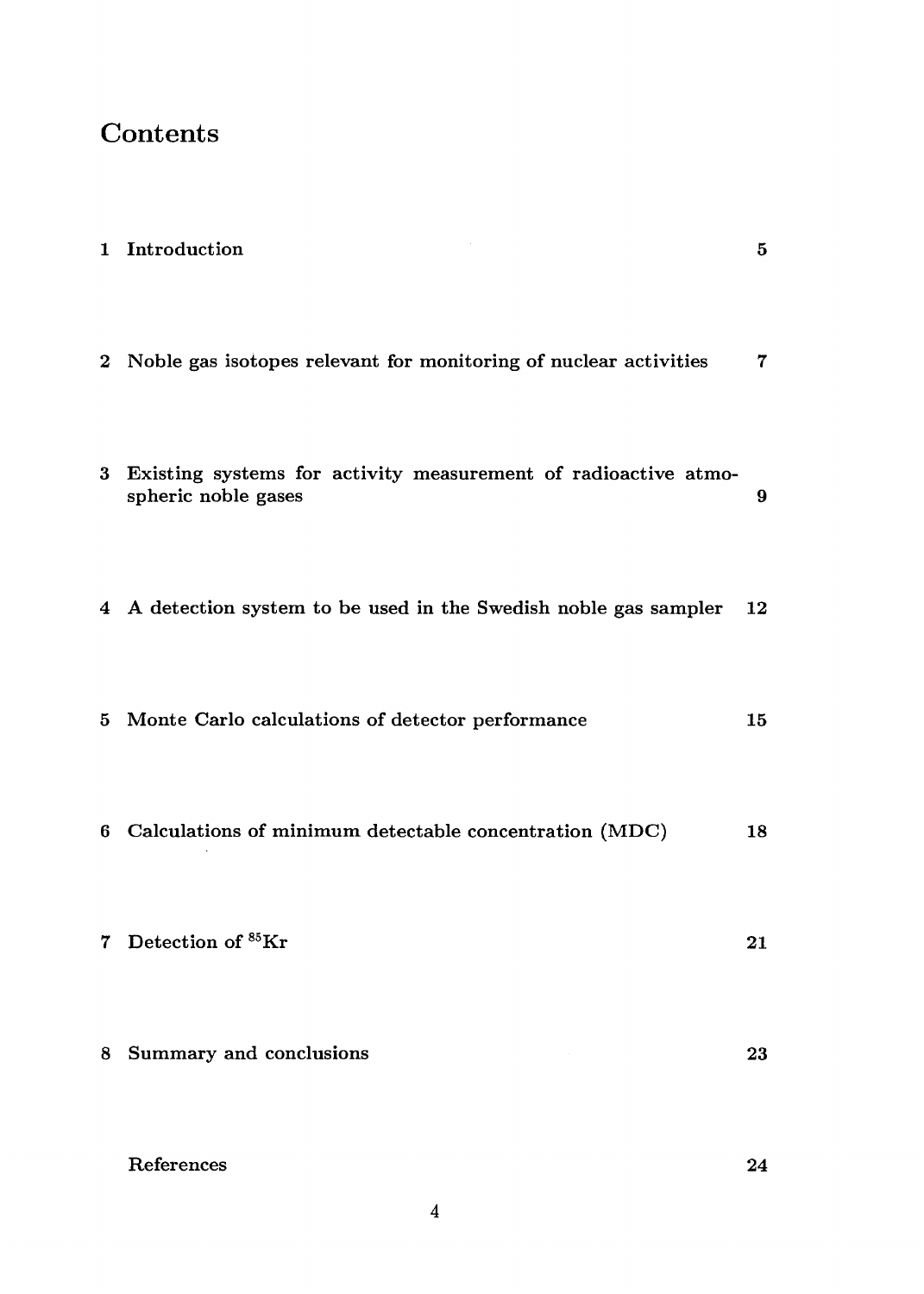### 1 Introduction

Airborne radioactive noble gas isotopes originate from several man made sources, including nuclear reactors, fuel reprocessing plants and nuclear explosions. About 20 identified radioactive isotopes of krypton and xenon, respectively, are formed in fission of heavy elements like uranium or plutonium.

In a nuclear power plant, most of these isotopes decay into non-gaseous elements before escaping from the fuel, but a few isotopes are sufficiently long-lived to cause an internal rod pressure which can cause cladding lift-off. Such a fuel-cladding failure can cause a release of radioactive noble gases into the coolant, and a subsequent release into the atmosphere. Noble gas releases from reactors are reported periodically [1]. The releases from individual reactors vary over a wide range (as an example the monthly release of <sup>133g</sup>Xe from nuclear reactors in Sweden varied between 0.005 and 1.7 TBq in July 1998 [2]), and as a consequence the atmospheric concentration of radioactive noble gases also show large local variations. Annual mean values of the <sup>133</sup>Xe concentration above 160 and below 4 mBq/kg of air has been reported (see [3] and references therein).

Less than 1% of the krypton produced in a reactor leaks trough the fuel cladding during normal operation  $\overline{[4]}$ . This is only a small amount compared to the <sup>85</sup>Kr released from a reprocessing plant. A number of new, very large reprocessing plants devoted to civil uses, have recently, or will soon, come into operation [5]. Krypton is difficult to remove, and even the most modern facilities do not plan for <sup>85</sup>Kr retention [6].

As is pointed out in ref. [5] stable noble gases are also formed during fission of heavy elements, and since the ratio of the stable isotopes are different compared to the natural isotopic abundance, measurement of the stable isotopes from the stack of a facility could serve as a verification technique. The isotopic abundances could give information on the burnup and type of fuel being processed. Detection of both stable and radioactive noble gases will be important tools when a future fissile material cut-off treaty (FMCT) is to be monitored.

An underground or underwater nuclear explosion is likely to vent the chemically inert noble gases into the atmosphere through the ground or the water. This makes detection of radioactive noble gases in general, and radioxenon in particular (see next section), an attractive tool for disclosing clandestine tests of nuclear weapons. To monitor compliance with the Comprehensive Nuclear-Test-Ban Treaty (CTBT) which now is signed by over 150 countries, an international network of stations is being set up [7], that will provide seismic, radionuclide, hydroacoustic and infrasound measurements. The map in fig. 1 shows the locations of the monitoring stations which together with the data center in Vienna constitutes the CTBT monitoring network. The radionuclide part of the network will consist of 80 stations worldwide, and in a first step 40 of these are scheduled to report measurements of radioxenon. Eventually all 80 stations might be equipped with radioxenon detection.

The Defence Research Establishment (FOA) in Sweden has been working with detection of radioactive xenon for many years [3], and a system for continuous sampling and analysis of <sup>133</sup>/Xe has been in operation in Stockholm since 1990. A new automatic version of the system is planned to come into operation during 1999, and will together with a station in Argentina be the first station for xenon measurements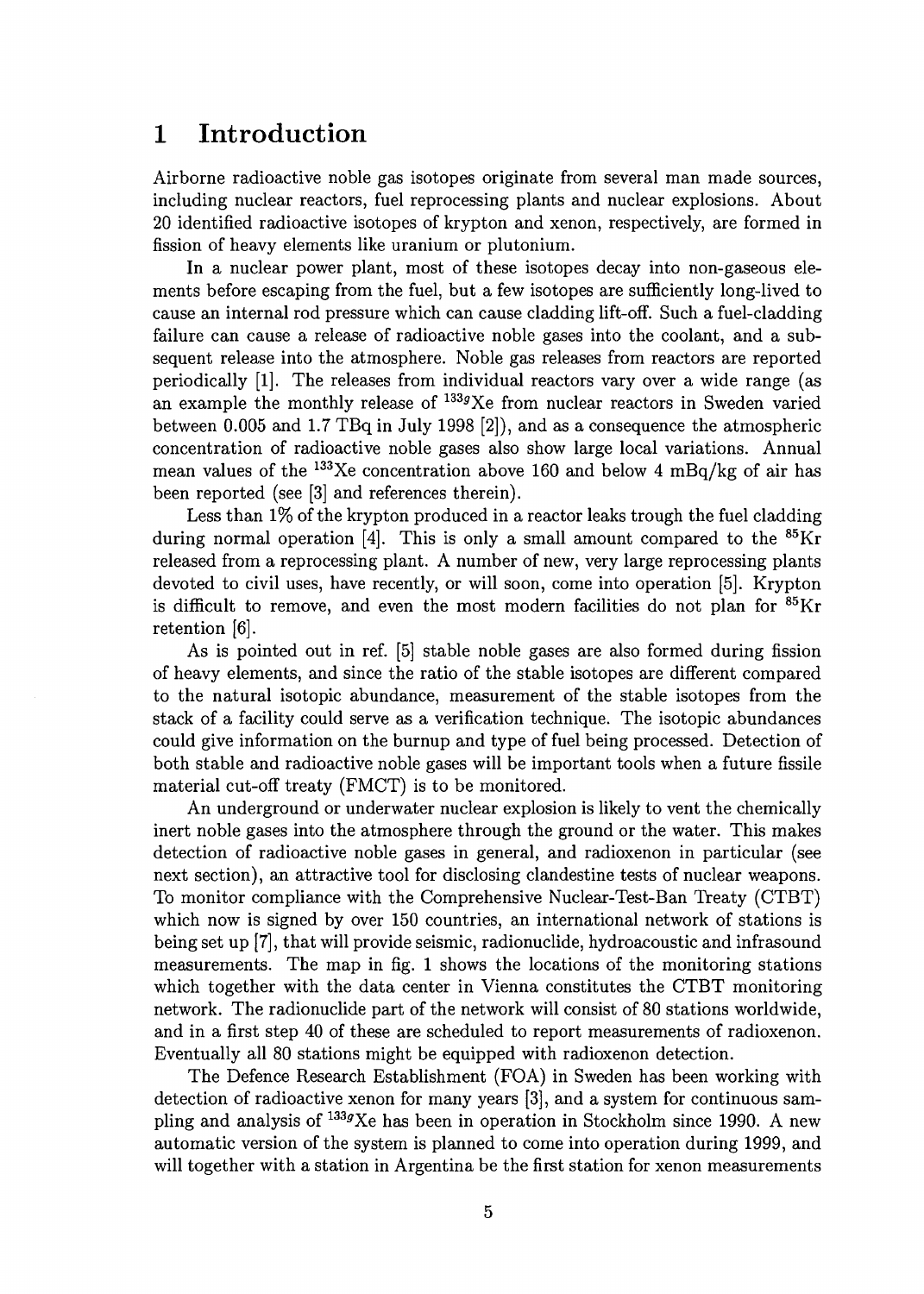

Figure 1: Map showing the locations of the radionuclide stations in the CTBT monitoring network.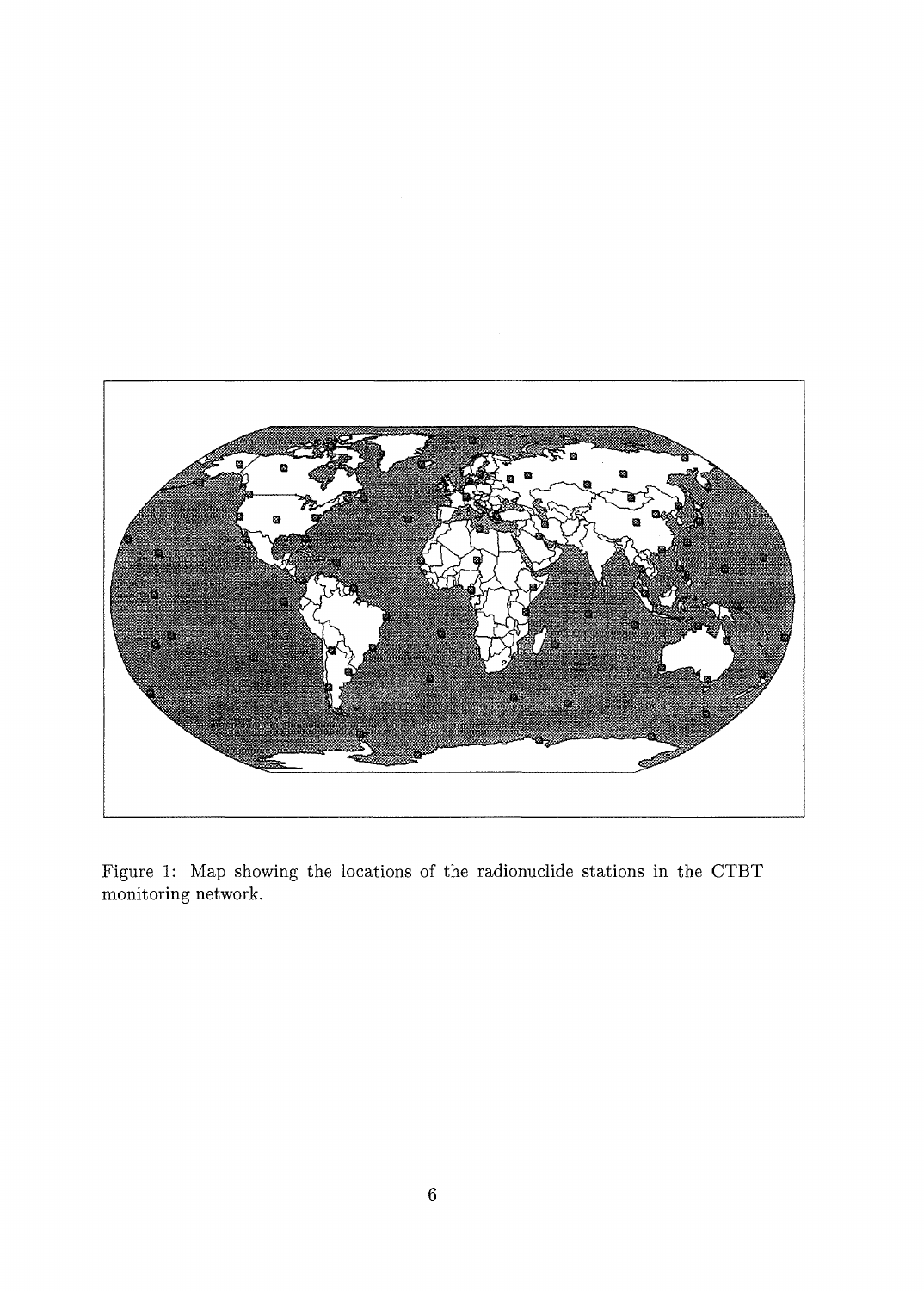included in the CTBT network.

The detector used to measure the activity of the collected xenon sample is for obvious reasons crucial for the quality of the measurement. In this report a short review of the current techniques for detection of radioactive noble gases is presented, together with a proposal for a detector to be used in the new version of the Swedish xenon sampler. Future possibilities for detection of <sup>85</sup>Kr using this system are also discussed.

Section 2 contains a short review on the radioactive properties of the noble gas isotopes that are released from different man-made sources, and which of those that could be of interest for verification purposes. The existing systems for detection of atmospheric radioactive noble gases are briefly described in section 3, followed in section 4 by a discussion of some planned improvements of the detection methods used in the Swedish system. In particular a xenon detection scheme developed by Pacific Northwest National Laboratory (PNNL) is suggested to be modified and used also in the Swedish system. Monte Carlo calculations have been carried out in order to investigate the performance of such a detector. These are presented in section 5. An estimate of the minimum detectable concentration (MDC) that can be achieved using this detector can be found in section 6. A discussion of modifications necessary in order to facilitate measurements of <sup>85</sup>Kr is given in section 7, while summary and conclusions are devoted to section 8.

### 2 Noble gas isotopes relevant for monitoring of nuclear activities

Krypton isotopes with mass numbers between 82 and 98 are produced in fission of <sup>235</sup>U (with cumulative yields larger than  $1 \times 10^{-5}$  % [8]). All of these isotopes have half lives shorter than 5 hours, with the exception of <sup>85</sup>Kr which has a halflife of 10.73 years. Independent and cumulative fission yields for <sup>85</sup>Kr for different fission types can be found in table 1. Since spent reactor fuel usually is stored for at least half a year before being reprocessed all krypton isotopes except <sup>85</sup>Kr will have vanished when the irradiated fuel is being reprocessed. The continuous release of <sup>85</sup>Kr from fuel reprocessing plants has resulted in a <sup>85</sup>Kr contamination of the atmosphere that has increased steadily since the first plants came into operation [9]. The present average concentration in the northern hemisphere is about  $1 \text{ Bq/m}^3$ .

The decay scheme for this isotope is displayed in Fig. 2, showing that <sup>85</sup>Kr is an almost pure beta-emitter. The endpoint energy for the beta particles is 687 keV. In activity studies the beta radiation is normally detected using gas proportional counters or plastic scintillators (see section 3).

In the case of xenon, the situation is a little bit different compared to krypton. Also here most isotopes produced in fission will decay within seconds, but a few isotopes will remain for several days, and are produced in such amounts that there is a relatively large probability that they can be detected at large distances from the position where they were emitted.

The xenon isotopes relevant for environmental sampling are  $131mXe$ ,  $133gXe$  $133mXe$  and  $135gXe$ . The decay schemes for these isotopes are shown in Fig. 3, and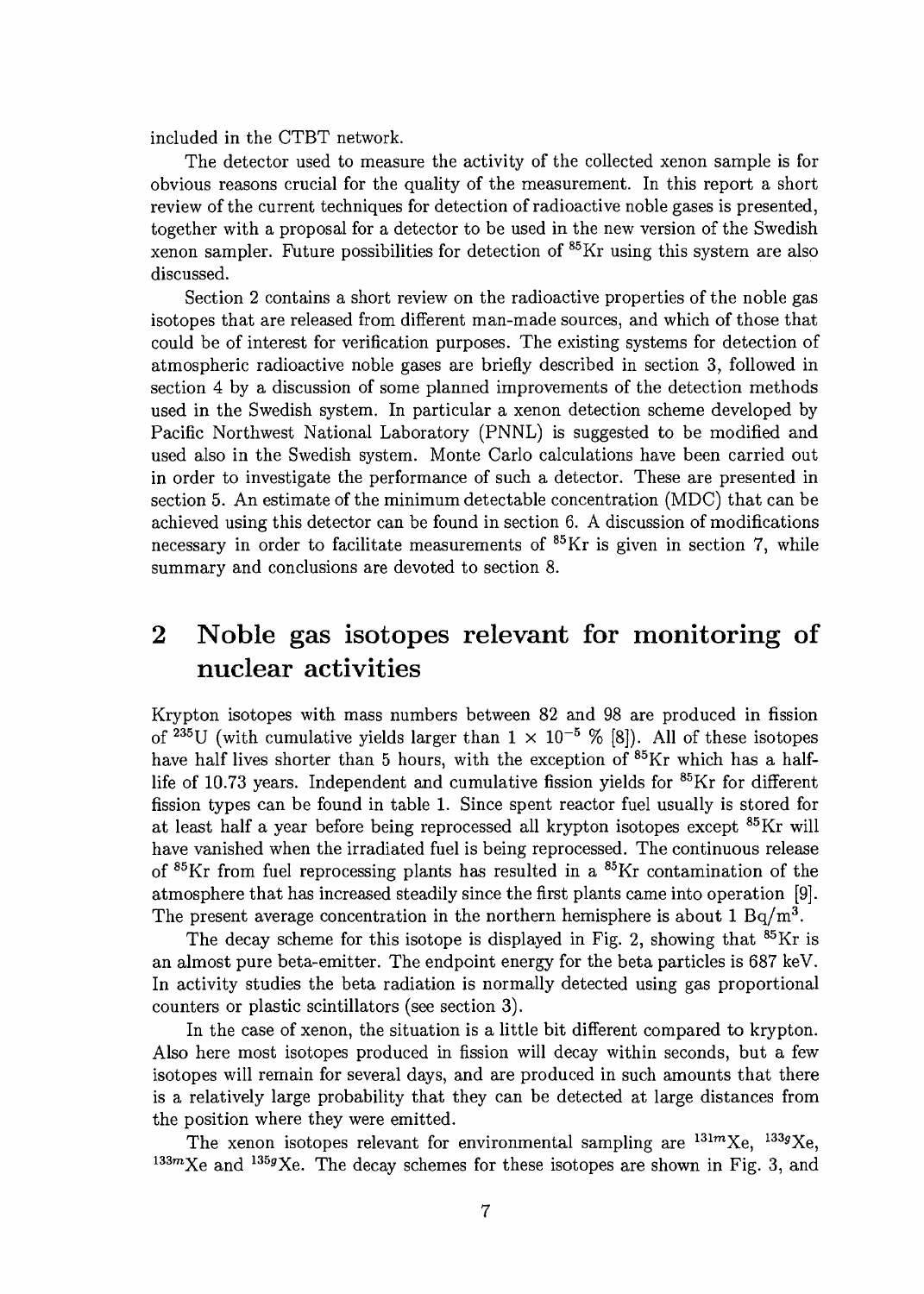| $\sqrt{\ }$ Isot.           | Induc. spec.       | $^{85}\rm{Kr}$                                                    | $\overline{^{131m}}\chi_{\rm C}$                                  | $^{133g}\mathrm{Xe}$                                              | $^{133m}\mathrm{Xe}$                        | $^{135g}\mathrm{Xe}$                        |
|-----------------------------|--------------------|-------------------------------------------------------------------|-------------------------------------------------------------------|-------------------------------------------------------------------|---------------------------------------------|---------------------------------------------|
| $\sqrt{235}$ U              | Th. neutr. (i)     |                                                                   | $2.55 \times 10^{-2}$ $3.48 \times 10^{-7}$                       | $6.66 \times 10^{-4}$                                             |                                             | $1.89 \times 10^{-3}$ $7.85 \times 10^{-2}$ |
| $235$ [J                    | Th. neutr. (c)     |                                                                   | $2.83 \times 10^{-1}$ $4.05 \times 10^{-2}$ 6.70                  |                                                                   | $1.89 \times 10^{-1}$                       | 6.54                                        |
| $235$ U                     | Fiss. neutr. $(i)$ |                                                                   |                                                                   | $3.09 \times 10^{-3}$ $2.41 \times 10^{-7}$ $1.46 \times 10^{-3}$ | $4.23 \times 10^{-3}$ $1.20 \times 10^{-1}$ |                                             |
| $235$ U                     | Fiss. neutr. $(c)$ |                                                                   | $2.75 \times 10^{-1}$ $4.51 \times 10^{-2}$ 6.72                  |                                                                   | $1.92 \times 10^{-1}$                       | 6.60                                        |
| $238$ U                     | Fiss. neutr. (i)   |                                                                   | $1.99 \times 10^{-4}$ $3.16 \times 10^{-9}$ $4.18 \times 10^{-4}$ |                                                                   | $1.22 \times 10^{-3}$ $1.11 \times 10^{-2}$ |                                             |
| $238$ U                     | Fiss. neutr. (c)   |                                                                   | $1.49 \times 10^{-1}$ $4.61 \times 10^{-2}$                       | 6.76                                                              | $1.90 \times 10^{-1}$ 6.97                  |                                             |
| $^{239}\rm{Pu}$             | Th. neutr. (i)     | $1.00 \times 10^{-2}$ $3.00 \times 10^{-5}$ $9.45 \times 10^{-3}$ |                                                                   |                                                                   | $3.38 \times 10^{-2}$ $3.14 \times 10^{-1}$ |                                             |
| $^{239}\mathrm{Pu}$         | Th. neutr. (c)     |                                                                   | $1.23 \times 10^{-1}$ $5.40 \times 10^{-2}$ 7.02                  |                                                                   | $2.29 \times 10^{-1}$ 7.61                  |                                             |
| $^{1239}\rm{Pu}$            | Fiss. neutr. (i)   |                                                                   | $9.47 \times 10^{-3}$ $2.67 \times 10^{-5}$ $1.58 \times 10^{-2}$ |                                                                   | $4.65 \times 10^{-2}$ $6.14 \times 10^{-1}$ |                                             |
| $\cdot$ $^{239}\mathrm{Pu}$ | Fiss. neutr. (c)   |                                                                   | $1.28 \times 10^{-1}$ $5.43 \times 10^{-2}$ 6.97                  |                                                                   | $2.40 \times 10^{-1}$ 7.54                  |                                             |

Table 1: Independent (i) and cumulative (c) fission yields (%) for different fission types for the important krypton and xenon isotopes released into the atmosphere. Data are evaluated and recommended data obtained from ref. [8].



Figure 2: Simplified level scheme for <sup>85</sup>Kr (energies in MeV).

fission yields can be found in table 1. Detection of the beta decay from a mixture of these xenon isotopes will result in a spectrum consisting of peaks originating from conversion electrons superimposed on a sum of several continuous beta distributions. The most intense conversion electron energies are found at 45  $(^{133}g$ Xe), 129  $(^{131}m$ Xe) and 199 ( $133m$ Xe) keV, respectively. In contrast to  $85Kr$ , gamma spectroscopy can also be used to identify the different xenon isotopes. In addition to the X-ray peaks around 30 keV the dominating gamma peaks for  $^{133g}Xe$  and  $^{135g}Xe$  have energies of 81 and 250 keV, respectively. A summary [10] of the different decays of the relevant xenon isotopes sorted by energy is presented in table 2.

A calculation of the relative contribution of these four nuclides to the total xenon beta and electron activity as a function of time after fission can be found in ref. [10]. In these calculations it was assumed that the nuclides were produced by thermal fission of <sup>235</sup>U and that there was no fractionation among the three mass chains. The result from this calculation is shown in Fig. 4. As can be seen in this figure the content of  $^{135g}\text{Xe}$  decreases exponentially and after about five days it has reached unmeasurable values. The  $^{133g}Xe$  activity will on the other hand remain at relatively large values for several weeks after the release, and the activity from  $131mXe$  will increase several days after fission and reaches a maximum after about  $10 \text{ days, and remains at a high level for a couple of weeks. The }^{133m}\text{Xe activity will}$ peak after about two days, and after that decrease exponentially.

When monitoring the xenon gas release from a subsurface nuclear detonation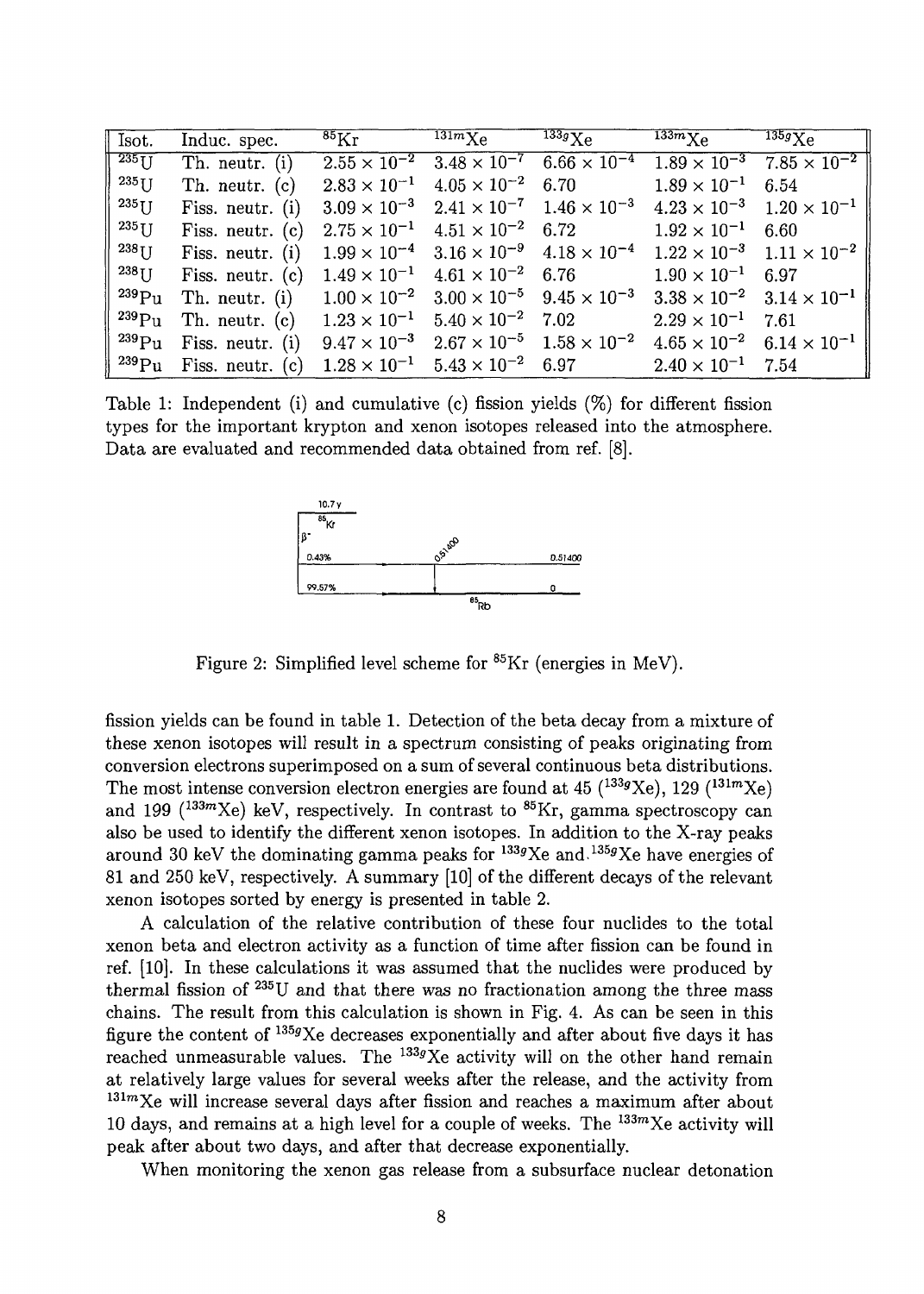

Figure 3: Simplified level schemes for xenon isotopes relevant for radioxenon measurements (energies in MeV).

the most important background is the release from nuclear power plants. According to calculations made in ref. [11] it will be possible to separate a power plant xenon release from a release originating in a nuclear explosion by inspecting the ratio between the different xenon isotopes. The ratio  $^{135g}$ Xe/ $^{133g}$ Xe is expected to be four orders of magnitudes larger for a subsurface nuclear explosion compared to a reactor release, and the value for  $133m$ Xe/ $133g$ Xe will differ by about a factor 100 between the two release types.

It is obviously very important that a detector system analysing xenon samples for the CTBT network has the capability to distinguish between  $^{135g}Xe$ ,  $^{131m}Xe$  $133g$ <sub>Xe</sub>, and  $133m$ <sub>Xe</sub> in order to measure these isotopic ratios. This can be accomplished by a detector able to register both the beta and the gamma activity in coincidence, and preferably also having the capability to distinguish between the conversion electron energies discussed above.

## 3 Existing systems for activity measurement of radioactive atmospheric noble gases

Measurements of atmospheric <sup>85</sup>Kr have been performed for many decades. See [12] for some early references. In this report the detection techniques used in a number of more recent measurement programmes will be briefly discussed. The programmes were originally presented in ref. [13].

A monitoring programme for radioactive noble gases is run by "Institut fur Atmosphärische Radioaktivität" (IAR) located in Freiburg, Germany, where measurements of <sup>85</sup>Kr have been performed since 1975 [9]. Cryogenic adsorption on charcoal at liquid nitrogen temperatures is used at different sites to collect krypton from air. The enriched samples are collected in aluminium bottles and shipped to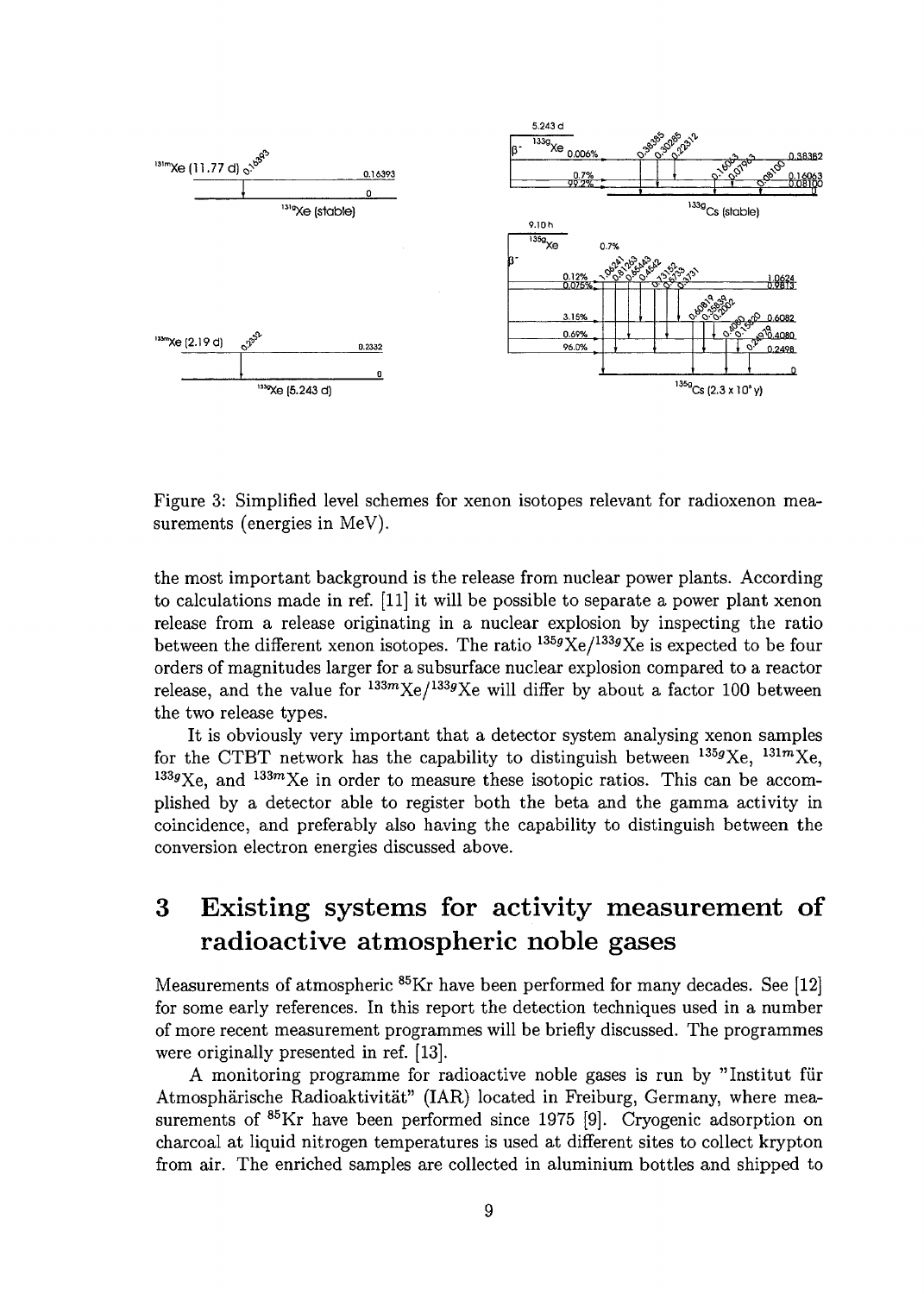| Decay energy (keV) | Decay intensity $(\%)$ | Decay type | Xenon isotope    |
|--------------------|------------------------|------------|------------------|
| 29.46              | 15.4                   | Xe X-ray   | 131m             |
| 29.46              | 16.1                   | Xe X-ray   | 133m             |
| 29.46              | 3.8                    | Xe X-ray   | 135m             |
| 29.77              | 28.6                   | Xe X-ray   | 131m             |
| 29.77              | 29.8                   | Xe X-ray   | 133m             |
| 29.77              | 7.1                    | Xe X-ray   | 135m             |
| 30.63              | 14.1                   | $Cs$ X-ray | 133 <sub>g</sub> |
| 30.63              | 1.45                   | Cs X-ray   | 135 <sub>g</sub> |
| 30.97              | 26.2                   | $Cs$ X-ray | 133 <sub>g</sub> |
| 30.97              | 2.7                    | $Cs$ X-ray | 135 <sub>g</sub> |
| 33.60              | 10.2                   | Xe X-ray   | 131 <sub>m</sub> |
| 33.60              | 10.6                   | Xe X-ray   | 133m             |
| 33.60              | 2.5                    | Xe X-ray   | 135m             |
| 35.00              | 9.4                    | $Cs$ X-ray | 133g             |
| 35.00              | 0.97                   | $Cs$ X-ray | 135 <sub>g</sub> |
| 45.0               | 53.3                   | IC         | 133 <sub>g</sub> |
| 75.3               | 8.1                    | IC         | 133g             |
| 79.8               | 1.67                   | IC         | 133g             |
| 81                 | 36.5                   | gamma      | 133g             |
| 129.4              | 61.2                   | IC         | 131m             |
| 158.5              | 28.6                   | IC         | 131m             |
| 162.8              | 6.5                    | IC         | 131m             |
| 164                | $\overline{2}$         | gamma      | 131m             |
| 198.6              | 63.3                   | IC         | 131m             |
| 213.8              | 5.7                    | IC         | 135 <sub>g</sub> |
| 227.7              | 20.6                   | IC         | 133m             |
| 232.1              | 4.56                   | IC         | 133m             |
| 233                | 14                     | gamma      | 133m             |
| 249.8              | 90                     | gamma      | 135 <sub>g</sub> |
| 346 max            | 99.3                   | beta       | 133 <sub>g</sub> |
| 492.0              | 15.2                   | IC         | 135m             |
| 521.1              | 2.89                   | IC         | 135m             |
| 526.6              | 81                     | gamma      | $135\mathrm{m}$  |
| 608.2              | 2.9                    | gamma      | 135 <sub>g</sub> |
| 920 max            | 96.1                   | beta       | 135 <sub>g</sub> |

 $\Delta \sim 1$ 

 $\sim$ 

Table 2: Decay energies and types for certain radioactive xenon isotopes.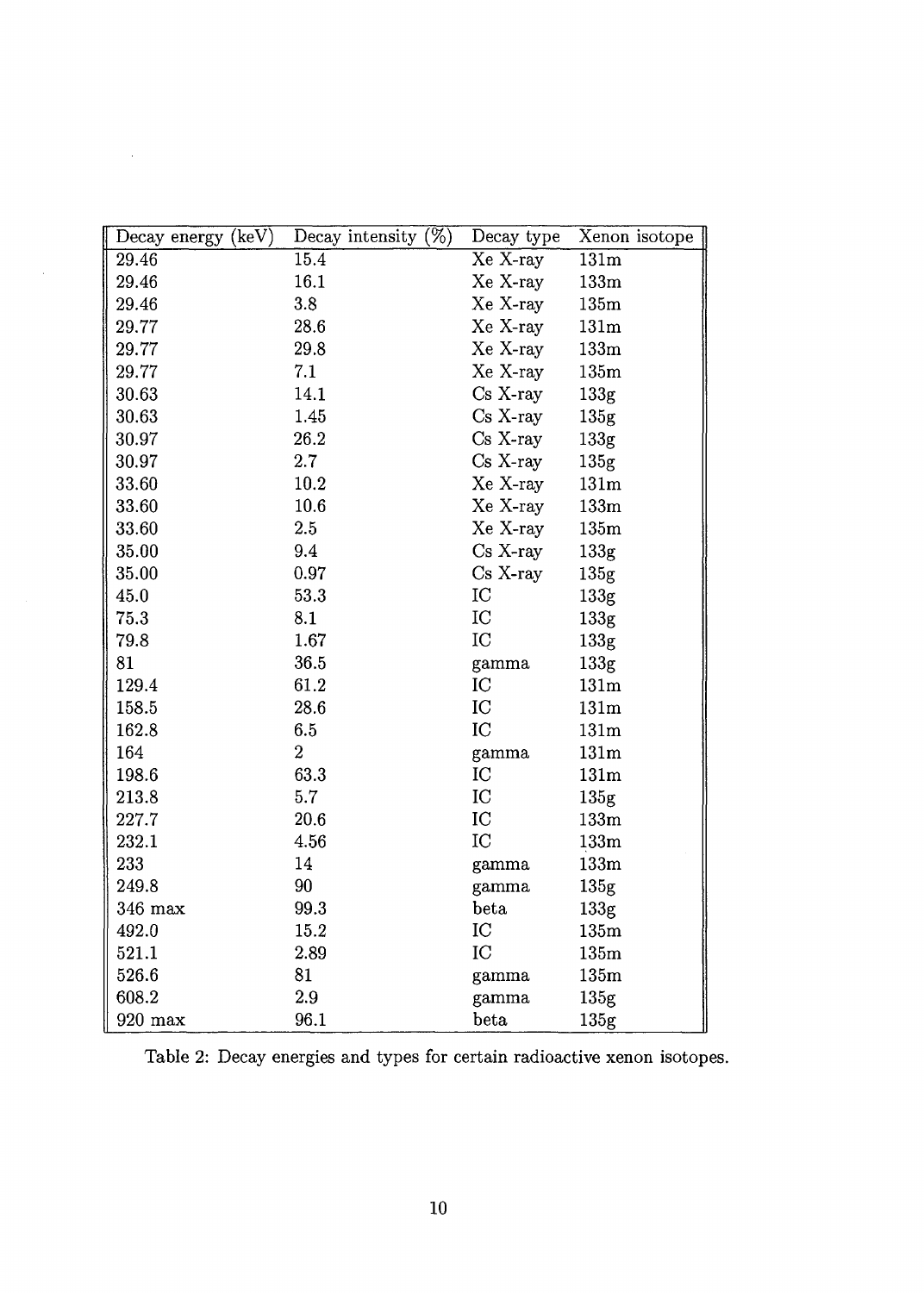

Figure 4: Activity of xenon isotopes in unfractionated mixed fission products from thermal neutron fission of  $^{235}$ U (figure taken from ref. [10]).

the laboratory in Freiburg for further purification and activity measurements. The gas is transferred to gas proportional counters using methane as a carrier gas, and the beta activity is determined using a gas proportional counter. The activity from radon that could remain in the gas is measured using alpha-counting. The stable krypton volume is determined by gas chromatography.

Measurements of <sup>85</sup>Kr are also performed at the Moscow Engineering Physics Institute (MEPI) in Moscow. The counting method used here is different from the one used by the Freiburg group. The sample is transferred into a hollow plastic scintillator cylinder viewed by two PM-tubes in coincidence.

Plastic scintillators in a different configuration are used at the Laboratory of Geophysical Research, Vilnuis, Lithuania. The detector consists of two plastic scintillator discs at the end of a cylindrical chamber. This method results in a rather low beta efficiency (5.5 *%).*

Another method is used by the U.S. Environmental Protection Agency, where the radioactive gas is transferred to a liquid scintillator cocktail and counted using PM-tubes. Here the efficiency should be considerably higher, on the other hand this method requires more manual work compared to the previous methods.

At Comenius University, Bratislava, Slovac Republic, the gas counting is performed using a proportional counter (efficiency  $= 71.5 \%$ ) operating in anticoincidence mode inside a plastic scintillator, which in turn is placed in a bulk shield.

Measurements of radioxenon are not as common and have not been performed for as many years as krypton measurements, and it is more difficult to find useful references on this subject. Work in this area have however been performed for many years in a few countries. Examples from USA, Germany, Russia and Sweden can be found in refs. [14], [15], [16], [17], and [3]. Collection and purification of the xenon gas is in most cases performed, just like in the case of krypton, by utilizing adsorption on charcoal and molecular sieves. In some cases noble gas concentrates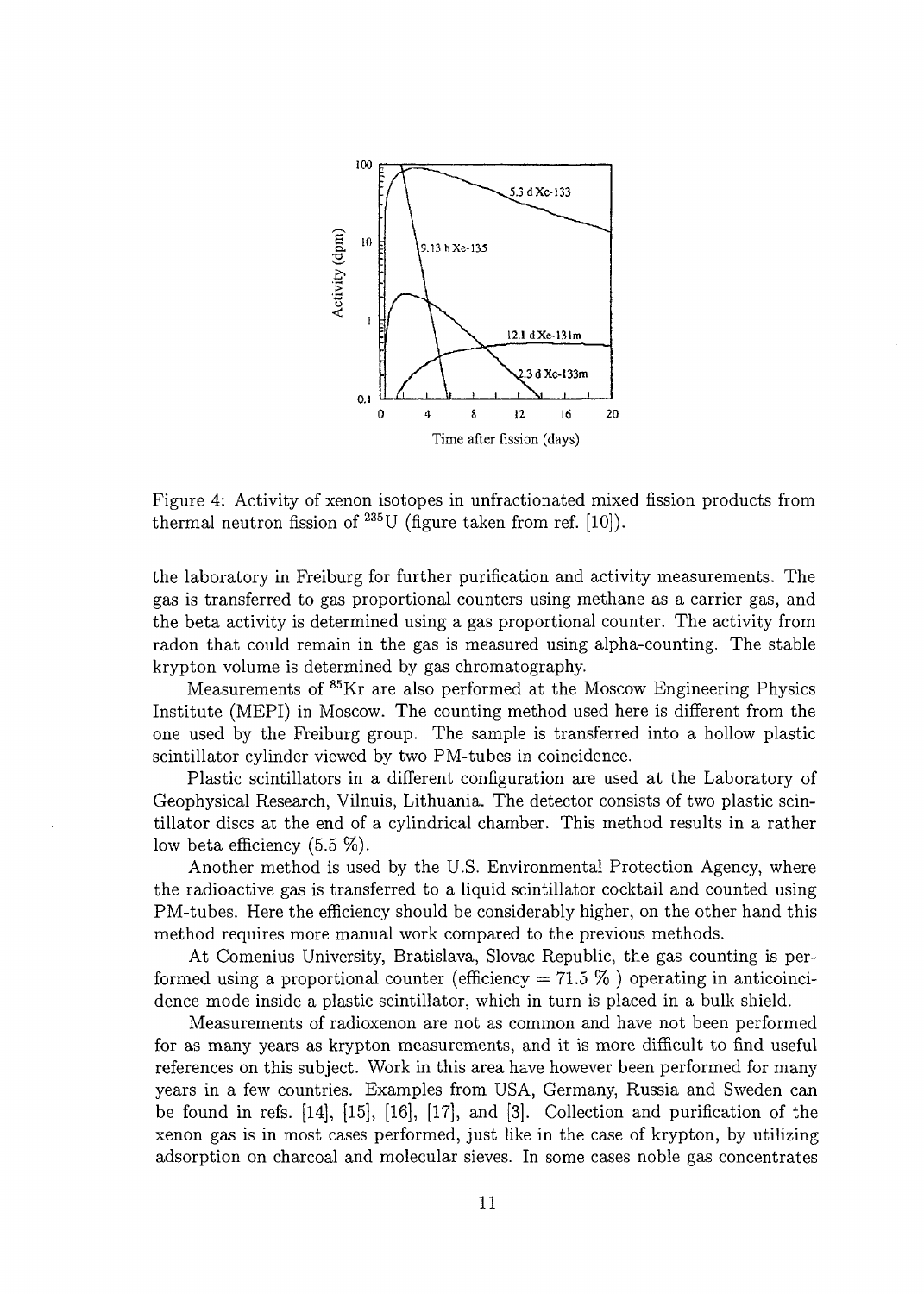are collected from commercial air reduction plants and further purified before the activity is determined.

As can be seen in table 2 a xenon release originating from a nuclear power plant or a nuclear explosion results in a much more complex detection problem than the measurement of <sup>85</sup>Kr, but on the other hand this can be used to obtain more accurate measurements using different coincidence techniques. The detection of the collected activity is performed by measuring the beta or gamma decay, or in some cases, a combination of both radiations. The group in Freiburg utilizes beta counting with proportional counters to detect the  $^{133}g$ Xe activity. Other groups reports detection of the gamma activity using a HPGe detector [15, 3]. In more recently developed techniques the beta and gamma radiation is recorded in coincidence using Nal detectors to detect the photons, and plastic scintillators [18] or surface barrier detectors [19] for beta or conversion electron detection.

## 4 A detection system to be used in the Swedish noble gas sampler

A system for continuous sampling and analysis of <sup>133</sup>Xe has been in operation in the laboratory at Ursvik, Stockholm, since September 1990. After a collection and concentration process the xenon gas sample is separated from radon utilizing a gas chromatograph. The xenon fraction is adsorbed on activated charcoal in a flat glass coil and analysed with respect to the 81 keV gamma radiation using a planar HPGe detector. The sampling capacity is currently about 15  $m^3/d$ ay, resulting in a detection limit of 1.5 - 2 mBq/m<sup>3</sup>.

A development of the sampling technique that aims towards a completely automatic system is now underway. The Swedish xenon sampler is at present semiautomatic, meaning that the samples have to be changed manually. Since the CTBT protocol requires 24 hour sampling a fully automatic system is necessary. A new sampling unit which can be run in automatic mode is therefore being developed [20]. This device is intended to be able to sample xenon close to room temperature, to reduce the dependence of freezers, and to be able to sample both xenon and krypton using a small freezer to cool the sampling air. In a first stage the system will measure xenon isotopes only, as required by CTBT. In a later stage, the system will be able to collect and purify <sup>85</sup>Kr as well.

In order to improve the detection limit, and to make the process fully automatic, the procedure for the activity measurements of the collected samples has to be modified. The new detection system must provide automatic injection and removal of the gaseous xenon samples, it should perform gamma and beta detection with high efficiency and reproducibility and with low background. In addition, the system should be robust and relatively low-cost. Taking these facts into consideration, we have chosen to use a detector concept originally used by the group at PNNL [18, 21]. It is a beta-gamma coincidence system consisting of a number of cylindrical plastic scintillator cells surrounded by NaI crystals in a  $4\pi$  configuration. The xenon sample from the processing unit is transferred into the gas-cell trough a thin pipe (see Fig. 5). The beta particles from the xenon decay are detected in the 1 mm thick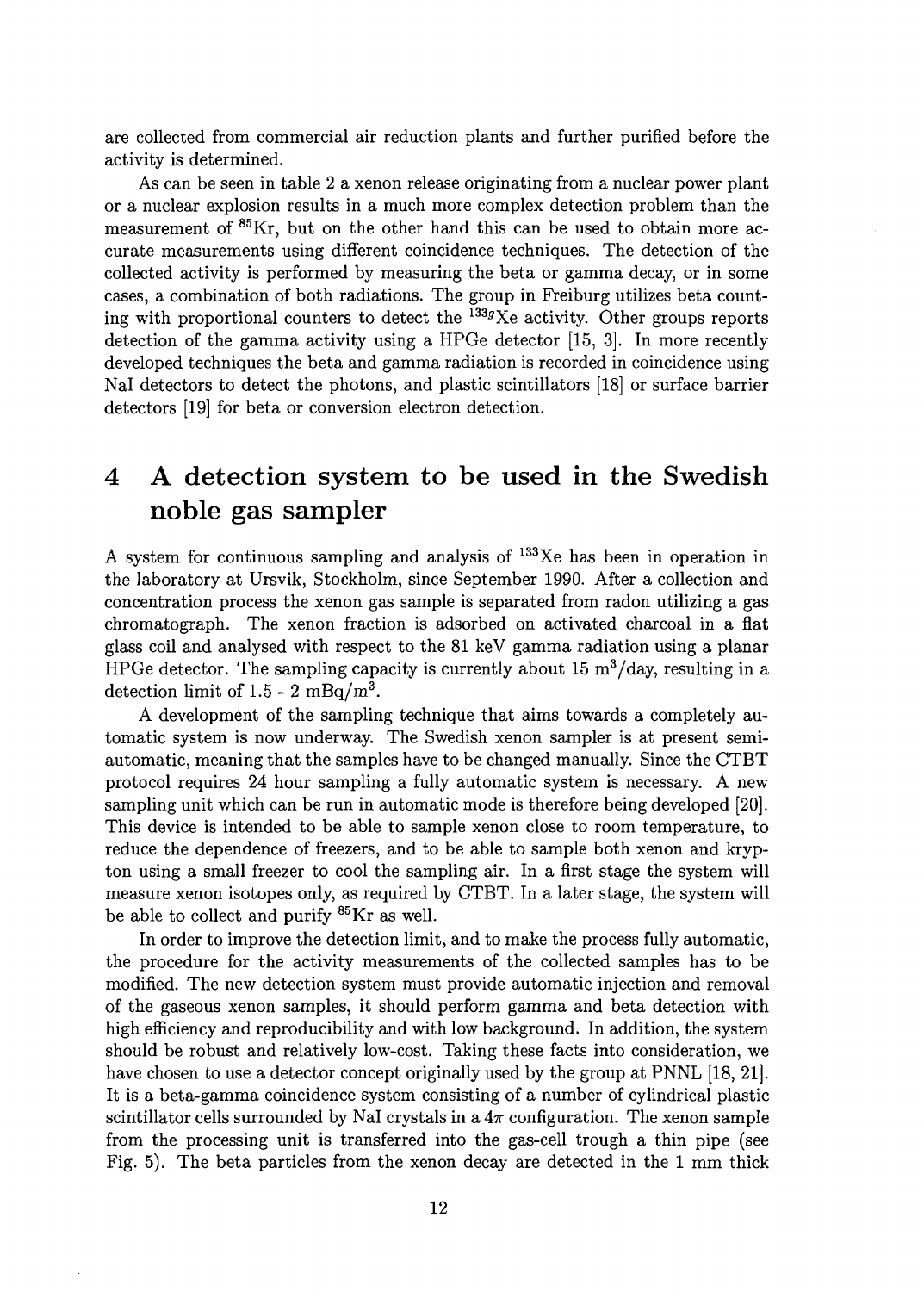

Figure 5: A beta-gamma system for detection of radioactive xenon. The PM-tubes at the front end of the scintillation cells are not shown.

plastic scintillator walls of the cell. Two PM-tubes, one at each end of the cylinder, are used to view the scintillator. In order to reduce the uncorrelated noise from the PM-tubes, the tubes are read out in coincidence, providing one beta signal only. This signal is used to gate the gamma-spectrum provided by the Nal crystals. In this way the signal-to-noise ratio is reduced by several orders of magnitudes. The background is further reduced by surrounding the entire system with a lead shielding. The PNNL-system consists of four scintillator cells and two Nal crystals, each crystal is viewed with two PM-tubes. The Swedish system will consist of fewer cells, probably two. The Nal crystals can be configured in several ways. One solution is to use two large crystals viewed with one PM-tube each (this solution is shown in Fig. 5). Another approach is to use smaller crystals with a cylindrical hole through the side of the crystal ("through-side well" configuration). In this construction the system would consist of two separate plastic-Nal combinations. One advantage with that configuration is that crosstalk between the scintillator cells is avoided.

The electronics needed to process the signals from the detector set-up is shown in Fig. 6. The figure shows the electronics needed for one scintillator cell in combination with two Nal crystals. The signals from the PM-tubes are divided into two branches. The logic branch provides the necessary gates to the ADCs, which are used to store the amplified analog pulses from the PM-tubes that comprises the other branch. This could be achieved using standard NIM or CAMAC modules read out using a PC equipped with a data acquisition software having two-parameter capability. If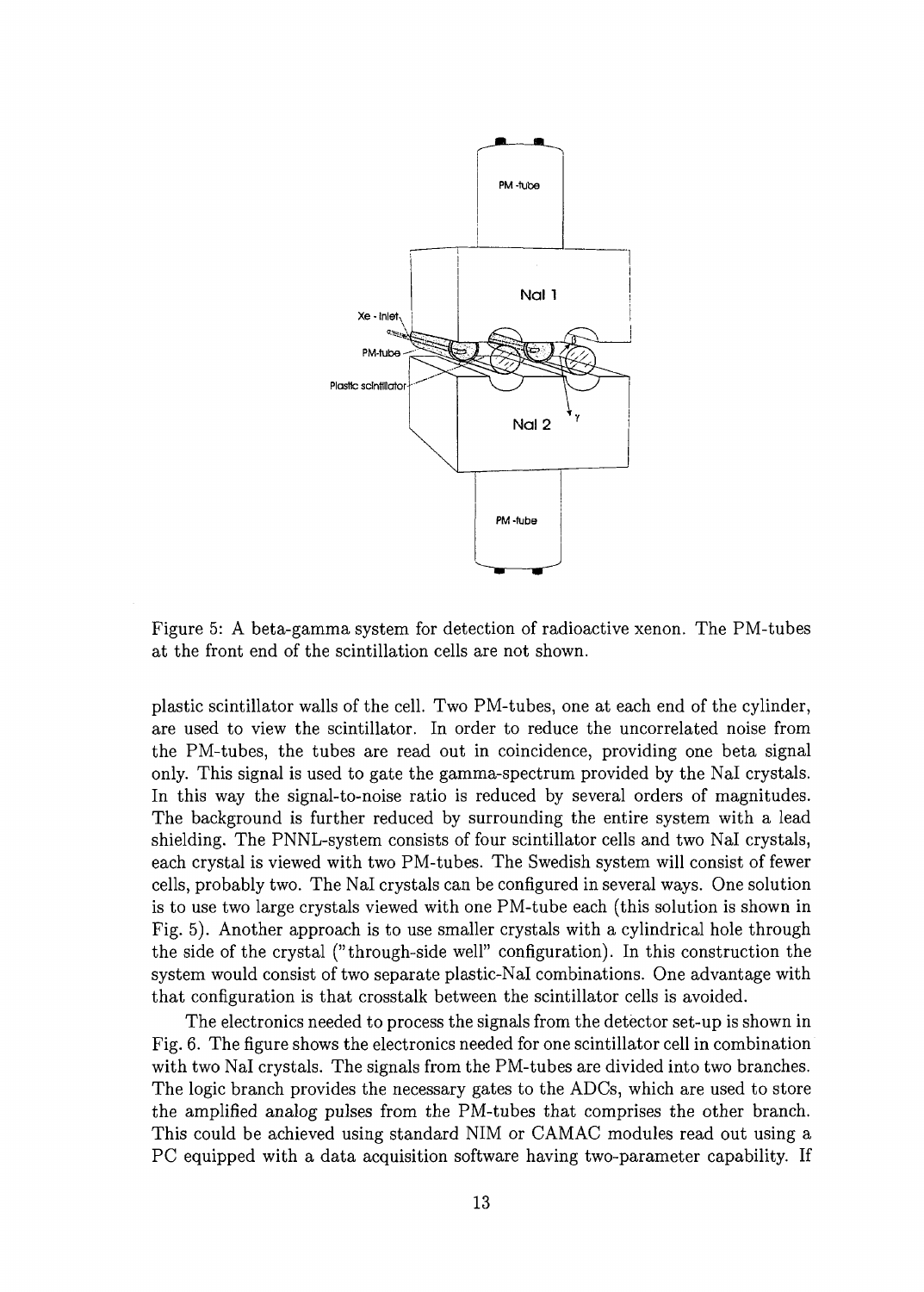

Figure 6: Schematic electronic scheme for the proposed beta-gamma coincidence system. This scheme is intended for a system consisting of two Nal crystals and one plastic scintillator cell.

the xenon sampler is to be duplicated in several copies for the CTBT network the electronics could be specially designed, built and placed into one module in order to reduce both size and cost.

The detector system described here is obviously just one out of several possible solutions. It is a compromise between capacity, cost and development time. In a later stage it would be very interesting to investigate what could be achieved with more sophisticated detectors, like HPGe for detection of gamma radiation and silicon surface barrier detectors to count the beta particles. The higher resolution that is possible to achieve using silicon detectors would improve the detection of conversion electrons, and thereby increase the possibility to distinguish between different isotopes, and also improve on the MDC. This parameter is of course also improved by the higher gamma energy resolution obtained by using HPGe detectors.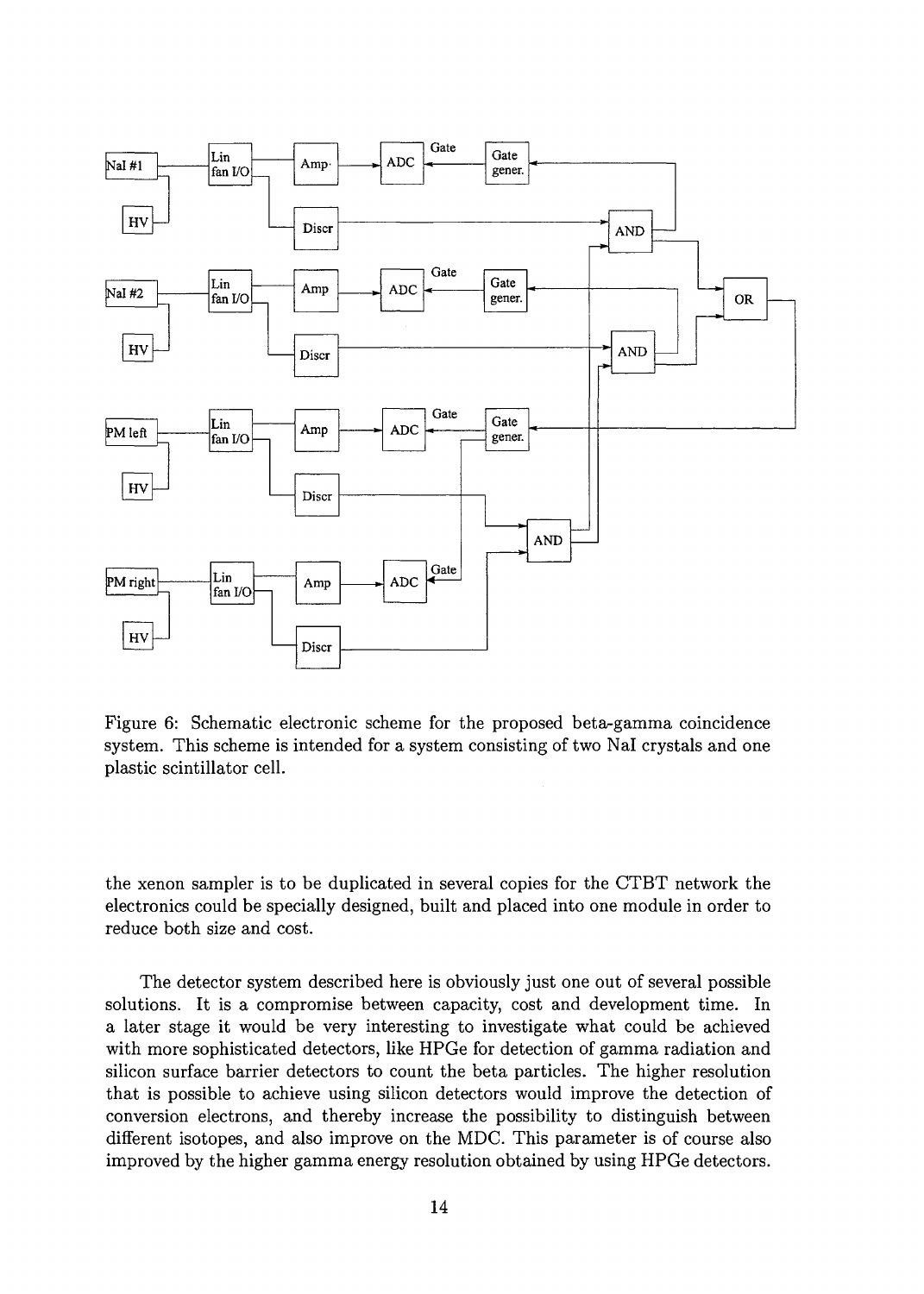

Figure 7: The three detector geometries studied in the MCNP calculations.

### 5 Monte Carlo calculations of detector performance

The proposed detector system should provide efficient detection of beta radiation with a maximum energy of about 1 MeV and of gamma rays with energies between 30 and 300 keV. In order to find appropriate size and geometry of the system, the response for both beta and gamma radiation have been studied with Monte Carlo calculations using the particle transport code MCNP [22]. Three different detector geometries were studied (see Fig. 7). One configuration (geometry 1) is close to the PNNL design, where several scintillator cells are surrounded by the same crystals. The two other geometries studied are based on one cell only, placed inside a Nal crystal having a through-side well configuration. The cylindrical version of the through-side well type Nal crystal in geometry 3 is available commercially as a standard configuration.

The following elements were included in the simulations:

i) One or two gas cells made out of BC404 plastic scintillator material. This material is based on polyvinyltoluene and has an atomic  $H/C$  ratio of 1.1 according to the manufacturer. It contains only traces of other elements which were not included in the calculations. The thickness of the cell walls was 1.2 mm.

ii) Nal crystal surrounded by a thin layer of aluminum. Different thicknesses of this layer was investigated. The layer should be made as thin as possible to allow efficient detection of low-energy gamma rays. On the other hand, it can not be made too thin since this would allow passage of beta-particles from the cell, resulting in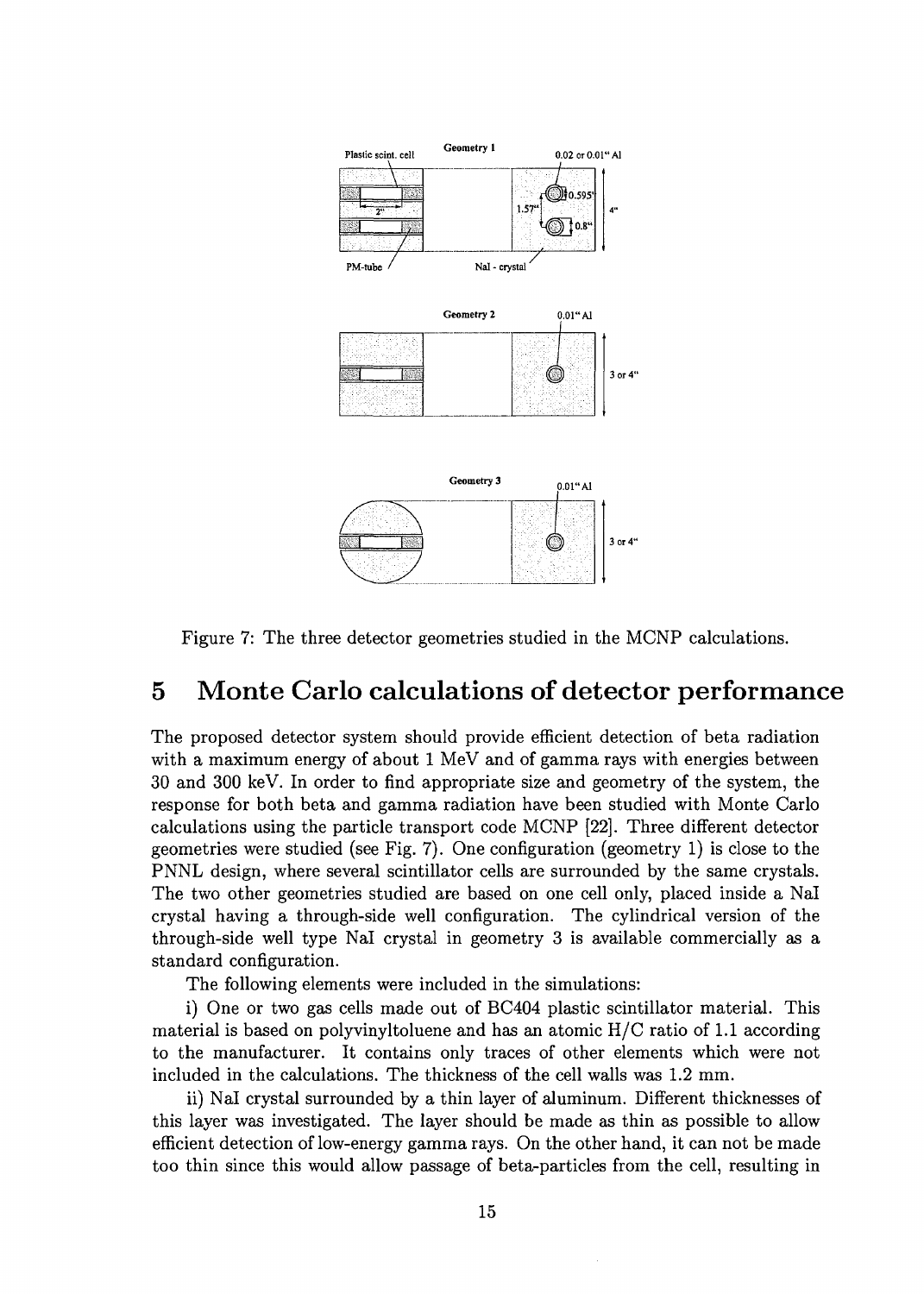background.

iii) PM-tubes. These were modelled in a very simple way by homogenous aluminum cylinders. Test runs were also performed without these cylinders, resulting in a difference in photopeak efficiency of 5% for the lowest energies. For 250 keV photons the difference was less than 1 *%.*

In reality the plastic scintillator will be surrounded by some light shielding and reflecting materials. The small absorbtion caused by these materials was neglected in the calcualtions.



Figure 8: Calculated absolute photopeak efficiencies as a function of gamma ray energy for the three different geometries shown in Fig. 7.

The source particles (photons or electrons) were sampled homogeneously inside the plastic scintillator cylinder. In the case of photons a single energy was used in each run, and the energy deposited in the Nal crystal (and the cell walls) was tallied using the pulse height tally provided in MCNP. The code provides different ways to treat the photon induced reactions. In one mode, electrons are generated, but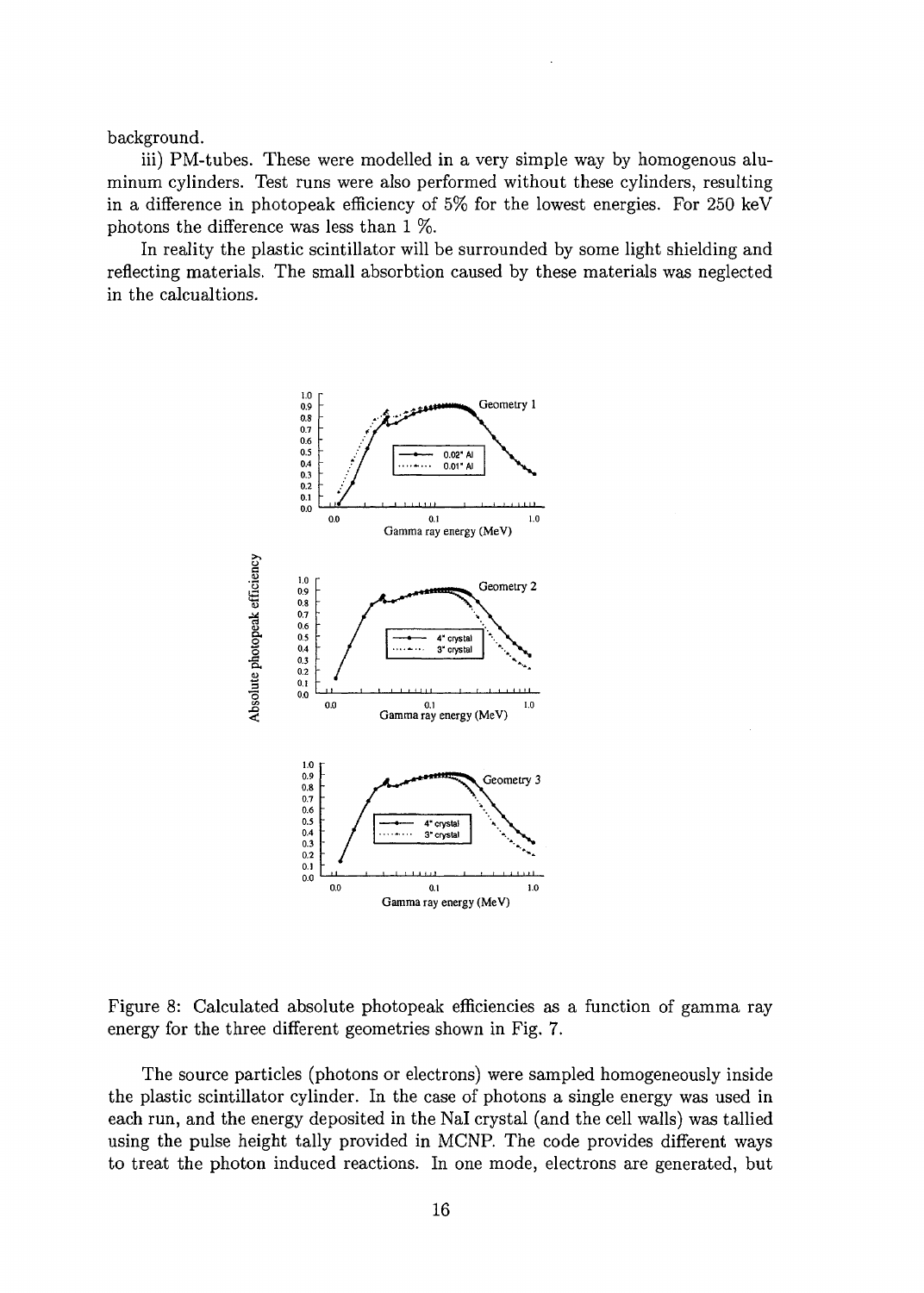are assumed to travel in the direction of the incident photon and are immediately annihilated (this is the "thick target bremsstrahlung" model). In this way the time consuming electron transport step is avoided. Another mode uses complete transport of the created electrons. Both modes were tested and it was found that the simpler treatment was sufficient in this case.

For each geometry the photopeak efficiency was calculated as a function of gamma ray energy. The results are displayed in Fig. 8. The variation of the light output with energy in Nal is not taken into account in the calculations. This variation is on the 10 % level below 400 keV [23]. The efficiency curves show only small differences for the different geometries. The absolute photopeak efficiency is 80 - 90 % in the energy range 30-300 keV. For smaller energies the efficiency decreases rapidly due to absorbtion of gamma rays in the scintillator cell and in the aluminium layer. The small peak around 30 keV is due to the K-shell absorbtion edge in iodine. For higher energies the efficiency decreases since many photons escape from the crystal before photoabsorbtion occurs. The effect of using a thicker aluminium layer enclosing the Nal crystal is illustrated in the uppermost panel of Fig. 8. Using 0.020" Al instead of 0.010" results in a decrease in efficiency of 10-15 % for the lowest relevant gamma energies. Furthermore, the efficiency for 300 keV gammas is reduced by the same amount if a 3" crystal is used instead of a 4" one, and the efficiency is only slightly lower using a cylindrical instead of a cubic Nal crystal.

The energy deposited by beta particles in the scintillator cell was also studied. The energy distribution of the source particles was assumed to be a continuous beta distribution. Calculated energy depositions in the plastic scintillator cell for beta distributions with decay energies corresponding to  $^{133g}Xe$  and  $^{135g}Xe$  are displayed in Fig. 9. Particles with the lowest energies are completely absorbed in the cell wall, in the case of  $^{133g}Xe$  resulting in a beta spectrum similar to the input spectrum. The increase and subsequent decrease in energy deposition starting at around 0.2 MeV for <sup>135</sup>Xe is due to particles passing through the beta detector, leaving only part of their energy in the scintillator material.

Having obtained the energy deposition in the cell it is possible to estimate the beta detection efficiency. The light output for electrons for a plastic scintillator material like polyvinyltoluene is linear above 125 keV deposited energy [24], and below this energy small nonlinearities are observed. Assuming a linear dependence also below 125 keV, and a discriminator threshold of 20 keV deposited electron energy (note that the coincidence requirement between the two PM-tubes viewing the scintillator cell will allow a lower threshold than would have been possible in a singles measurement), results in an efficiency of 94% for  $133$ Xe and 99% for  $135$ Xe These numbers will in reality be somewhat reduced due to the gas inlet in the cell and the finite energy resolution which is not taken into account in the simulations. Assuming a total beta efficiency of 80% and combining this with the calculated gamma ray detection efficiency results in a total detector efficiency of about 65% in the relevant energy range. This value is used in the calculation of the MDC described in the next section.

In the case of  $^{135g}\text{Xe}$ , some electrons will reach the NaI crystal, resulting in false beta-gamma coincidences. This background was however found in the calculations to be very small in the region of the photopeak (around 1:1000). The problem will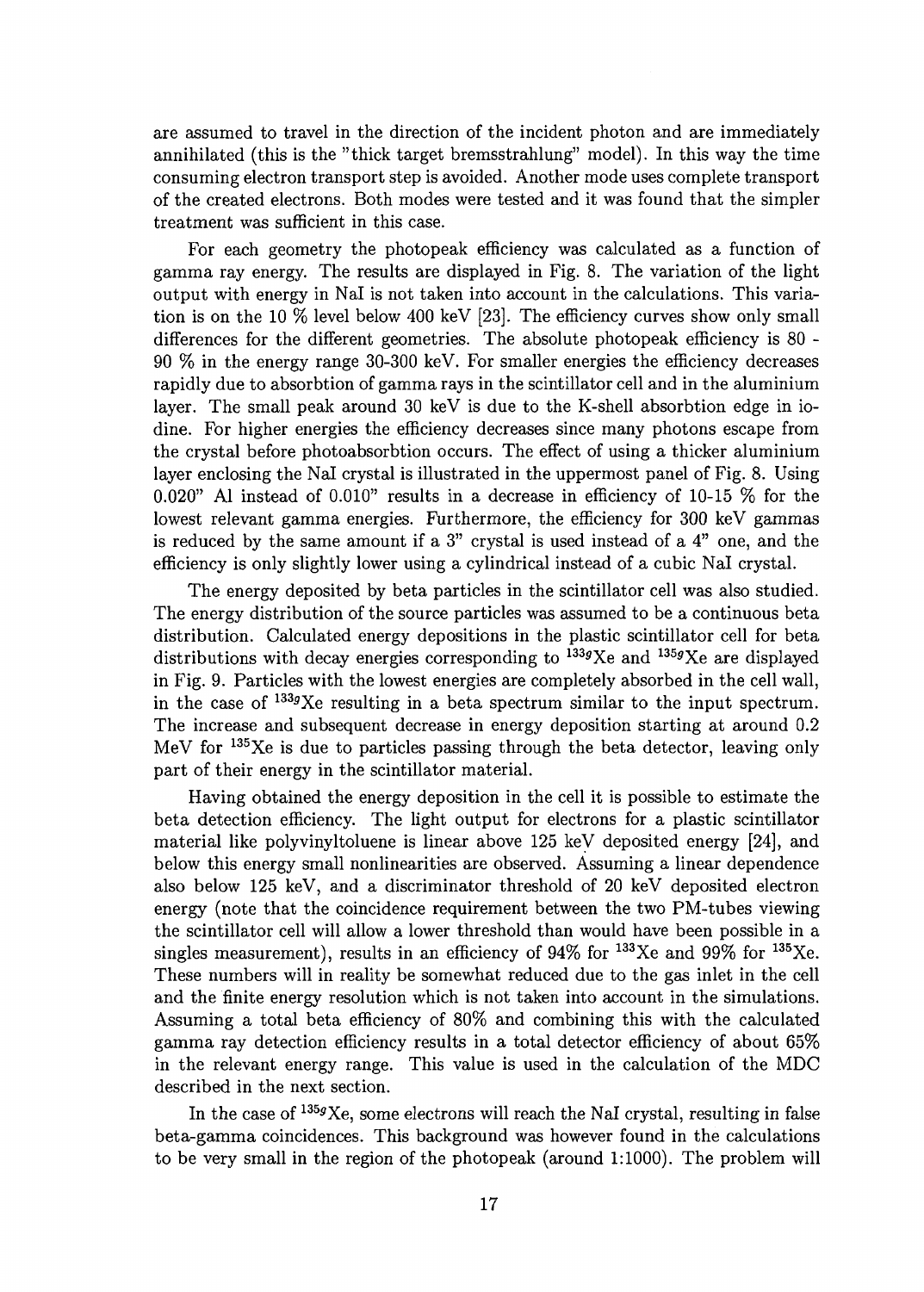

Figure 9: MCNP calculations of the energy deposition for beta particles in the plastic scintillator cell. The black points are calculated values, while the dotted lines shows the initial beta spectrum used in the calculations. In the case of <sup>133</sup>Xe the two curves completely overlap since all beta particles are completely stopped in the scintillator.

not occur at all for <sup>133g</sup>Xe, due to the lower beta energy for this isotope. One way to avoid this problem completely is to insert some additional material between the Nal detector and the beta detector.

## 6 Calculations of minimum detectable concentration (MDC)

The minimum detectable concentration (MDC) that can be expected for the FOA xenon autosampler using the proposed beta-gamma detector depends on a number of parameters. Since the detector system has not yet been constructed, the exact background conditions are not known, which means that it is difficult to calculate an accurate value of the MDC. However, using published data for the PNNL system together with some simple assumptions, an estimate of the expected detector performance can be made.

The integrated number of counts from a decaying isotope originally present in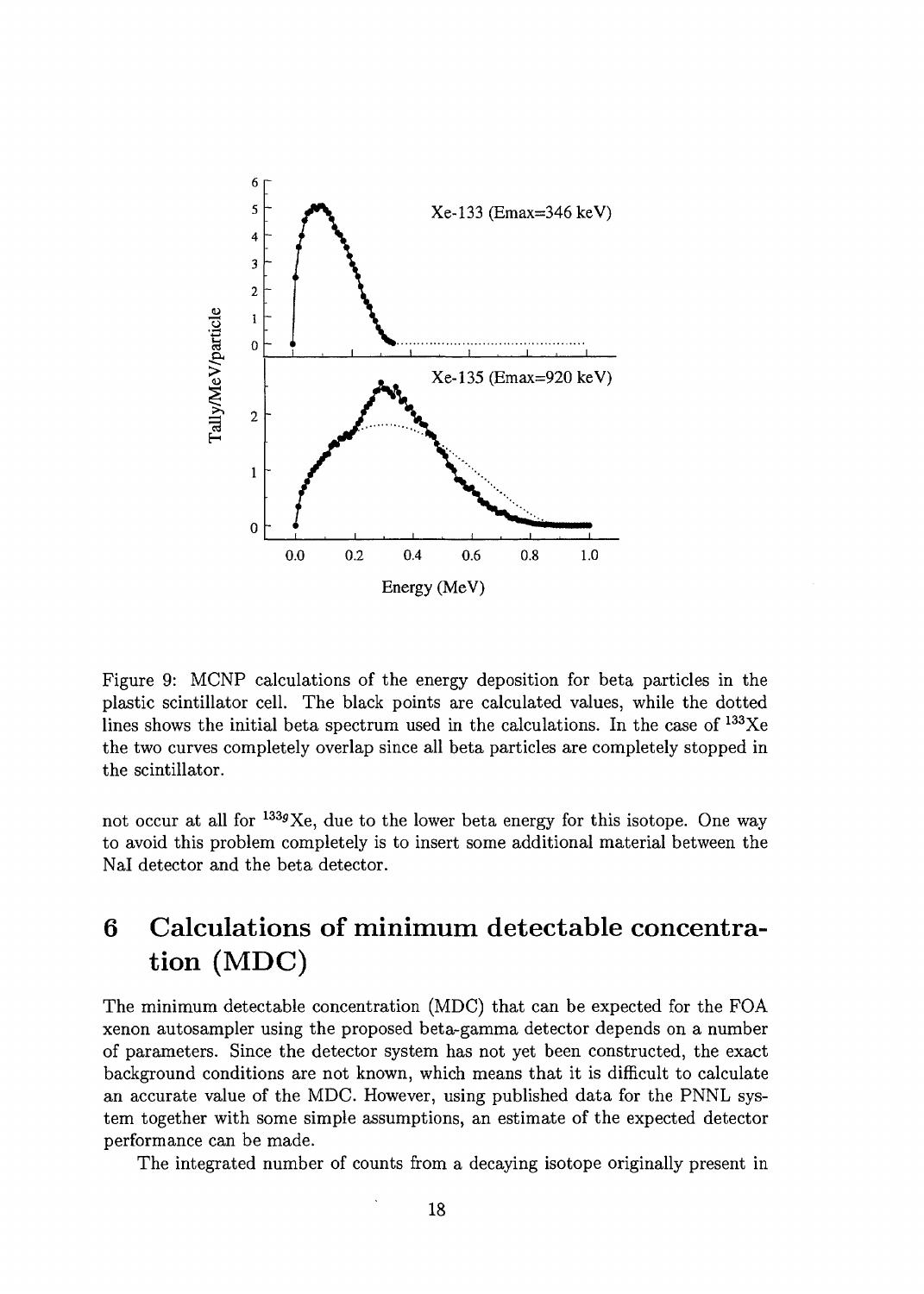

Figure 10: Definitions of time variables used in the calculations of the minimum detectable concentration.

the air sample, detected using beta-gamma coincidences and measured during a count time  $\mu$  is given by [25]

$$
C(\phi,\mu) = \frac{\varepsilon_{\gamma}\varepsilon_{\beta}\gamma\beta\xi QF}{\lambda^2} [1 - \exp(-\lambda T)] \exp(-\lambda\phi)[1 - \exp(-\lambda\mu)],\tag{1}
$$

where T is the time of collection,  $\mu$  is the detector count time, and  $\phi$  is the preparation time for the xenon sampler (see Fig. 10). The air concentration for a given isotope is denoted by *Q,* and the volumetric flow rate by *F.* These two quantities are in general time-dependent, but are here assumed to be constant during the collection period, which is typically the case. The decay constant for the isotope under study is denoted by  $\lambda$ , the total detector efficiency for gamma and beta radiation by  $\varepsilon_{\gamma}$  and  $\varepsilon_{\beta}$ , the yield for the preparation process is represented by  $\xi$ , and  $\gamma$  and  $\beta$  are the abundances for the gamma and beta decays. The dead-time is neglected here, since the expected count rate is low. The qualitative picture of the corresponding activity as a function of time is sketched in Fig. 10.

Calculation of MDC is based on the concept of lower limit of detection (LD), which is the minimum number of source counts required for reliable detection. This number of counts obviously depends on the background rate, and often the following relation is used (see ref. [26] for further details):

$$
LD = 2.71 + 4.65\sqrt{\mu_B},\tag{2}
$$

where  $\mu_B$  is the mean of the number of background counts in the region of interest in the gamma spectrum<sup>1</sup>. This expression is derived assuming a 5  $\%$  risk for type I (deciding that activity is present when it is not) or type II (failing to decide that it is present when it is) errors. The conversion from LD to the corresponding minimum detectable air concentration is then in this simplified case given by

$$
MDC = \frac{LD}{\frac{\epsilon_2 \epsilon_3 \gamma \beta \xi F}{\lambda^2} [1 - \exp(-\lambda T)] \exp(-\lambda \phi) [1 - \exp(-\lambda \mu)]}.
$$
(3)

<sup>&</sup>lt;sup>1</sup>This is the expression for a single channel. In reality the spectrum is recorded using several channels, and the expression then becomes:  $LD = 2.71 + 3.29\sqrt{\mu_B(1 + \frac{n}{2m})}$ , where the peak region covers n channels, and the background is determined using m channels on each side of the peak region [27]. Equation 2 is obtained by inserting  $n = 2m$  in this expression.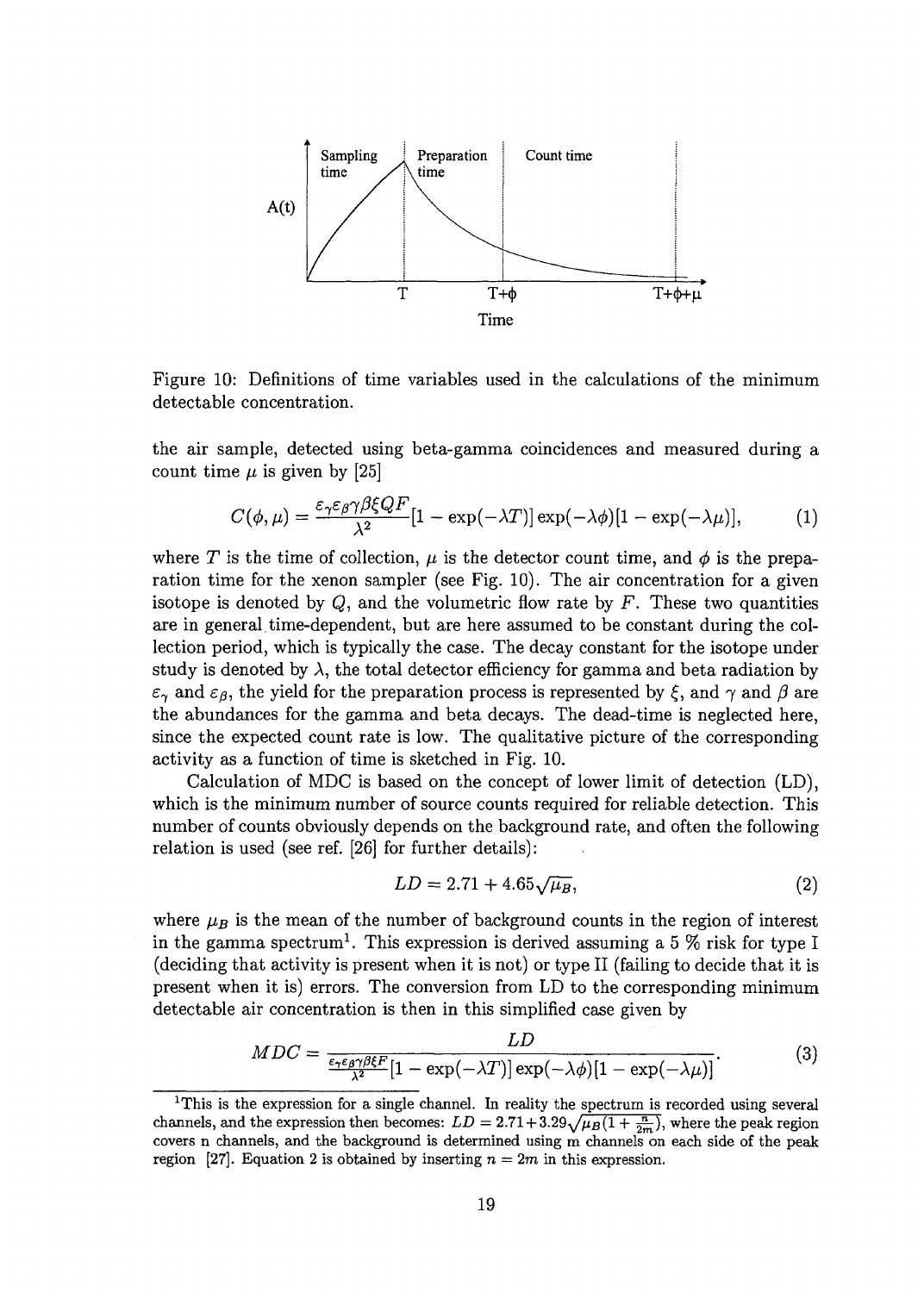

Figure 11: MDC as a function of the mean number of background counts in the region of the 81 and 250 keV photopeaks from gamma decay of  $^{133g}$ Xe and  $^{135g}$ Xe A sampling and count time of 12 hours, and a preparation time of four hours are assumed. The other parameters used in the calculations are found in table 3. The CTBT limit of  $1 \text{ mBq/m}^3$  is indicated in the figure.

Using the values of table 3 together with  $T = \mu = 12$  hours, and  $\phi = 4$  hours results in the following expressions for the MDC for detection of  $^{133g}Xe$  and  $^{135g}Xe$  using the 81 and 250 keV gamma lines, respectively, in coincidence with the corresponding beta radiation:

$$
MDC_{133g} = 0.027 + 0.16\sqrt{\mu_B} \tag{4}
$$

$$
MDC_{135g} = 0.033 + 0.20\sqrt{\mu_B} \tag{5}
$$

Equations 4 and 5 are plotted in fig. 11. The maximum MDC allowed by the CTBT organisation is 1 mBq/m<sup>3</sup>. As can be seen in the graph this demand is fulfilled if the background count rate does not exceed about 30 cph. The PNNL group reports a background count rate of 3.6 cph [21]. The same background conditions in the Swedish system would result in a MDC of 0.33 mBq/m<sup>3</sup>. The calculations thus indicates that even if the background conditions would be almost a factor of ten worse than in the American system, the CTBT demands would still be fulfilled. For comparison, the present Swedish xenon system has a MDC of 1.8 mBq/m<sup>3</sup> for the 81 keV peak, with a sampling time of 48 hours, and a preparation and counting time of 24 hours. The spectrum is recorded using a HPGe detector with an efficiency of 10% and a background in the region of interest of 70 cph. This illustrates the advantage of a concident beta-gamma detector system compared to measuring gamma in singles mode.

In Fig. 12 the MDC is plotted as a function of collection and counting time, assuming a background count rate of 3 cph. As can be seen in the figure the MDC is a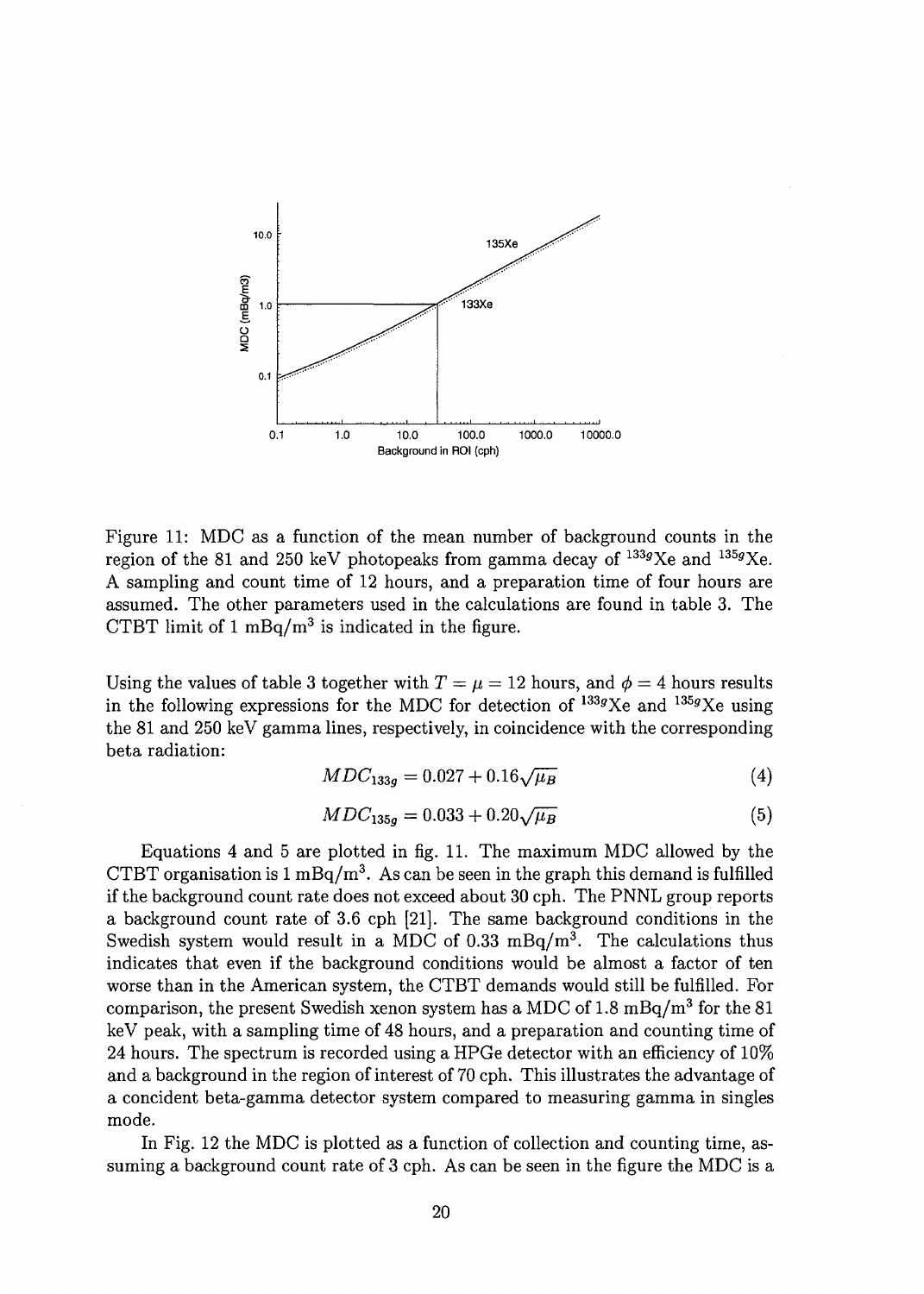|                                  | $133\text{Xe}$ (81 keV) | $135$ Xe (250 keV) |
|----------------------------------|-------------------------|--------------------|
| $\overline{F(m^3/h)}$            | 1.0                     | 1.0                |
| $(\%)$<br>$\varepsilon_{\gamma}$ | 80                      | 80                 |
| $\varepsilon_{\beta}$ (%)        | 80                      | 80                 |
| $\gamma$ (%)                     | 36.5                    | 90                 |
| $\beta$ (%)                      | 99                      | 96.1               |
| $t_{1/2}$                        | 125.6                   | 9.1                |

Table 3: Values of parameters used in the calculation of the MDC.

relatively constant function of the two times if both sampling and counting are performed for more than ten hours. The calculations predicts a MDC of  $0.34 \text{ mBa/m}^3$ for the 81 keV line in a  $^{133g}$ Xe spectrum recorded for 12 hours. Inceasing the count time to 24 hours results in a MDC of 0.24  $mBq/m^3$ . Furthermore it can be noted that only two hours of counting is required to reach the CTBT limit of 1 mBq/m<sup>3</sup> if the sample is collected for 12 hours.

To what extent would a shortening of the preparation time improve the MDC? Fig. 13 shows the MDC as a function of preparation time in the xenon sampler, assuming a sampling and counting time of 12 hours. As can be observed in the figure, lowering the preparation time will not affect the MDC very much in the case of <sup>1339</sup>Xe. This is because of the relatively long half life of this isotope compared to the preparation time. The sensitivity is larger for  $1359Xe$ , but a change in the preparation time from four to three hours would still only improve the MDC by about 7%.

A more efficient way of improving the sensitivity of the sampling device would be to increase the airflow  $(F)$  trough the system. It is possible that a small increase could be achieved by installing a stronger pump and using a different kind of charcoal in the adsorbers [20], but it is most probably too optimistical to claim that any significant improvement of *F* can be achieved using the present sampling technique.

In summary, the use of the beta-gamma coincidence technique together with good shielding and perhaps also some anti-coincidence arrangements, will reduce the MDC with an order of magnitude compared to the present system. It should be noted that an improved energy resolution of both the beta and the gamma detector would further decrease the background. This could be accomplished using silicon surface barrier- and germanium detectors. As already discussed, a higher betaresolution would of course imply other advantages, like an improved capability to detect conversion electrons. Note however, that it has been shown that it is possible to identify the conversion electrons using the plastic scintillator cylinder by recording delayed coincidences between the beta particles that feed the 81 keV state in <sup>133</sup>Cs and the conversion electron originating from deexcitation of that state [21].

# 7 Detection of <sup>85</sup>Kr

Activity measurements of the pure beta-emitter <sup>85</sup>Kr requires detection of beta particles in an almost background-free environment. As mentioned in section 3, existing methods use gas proportional counters or plastic scintillators to accomplish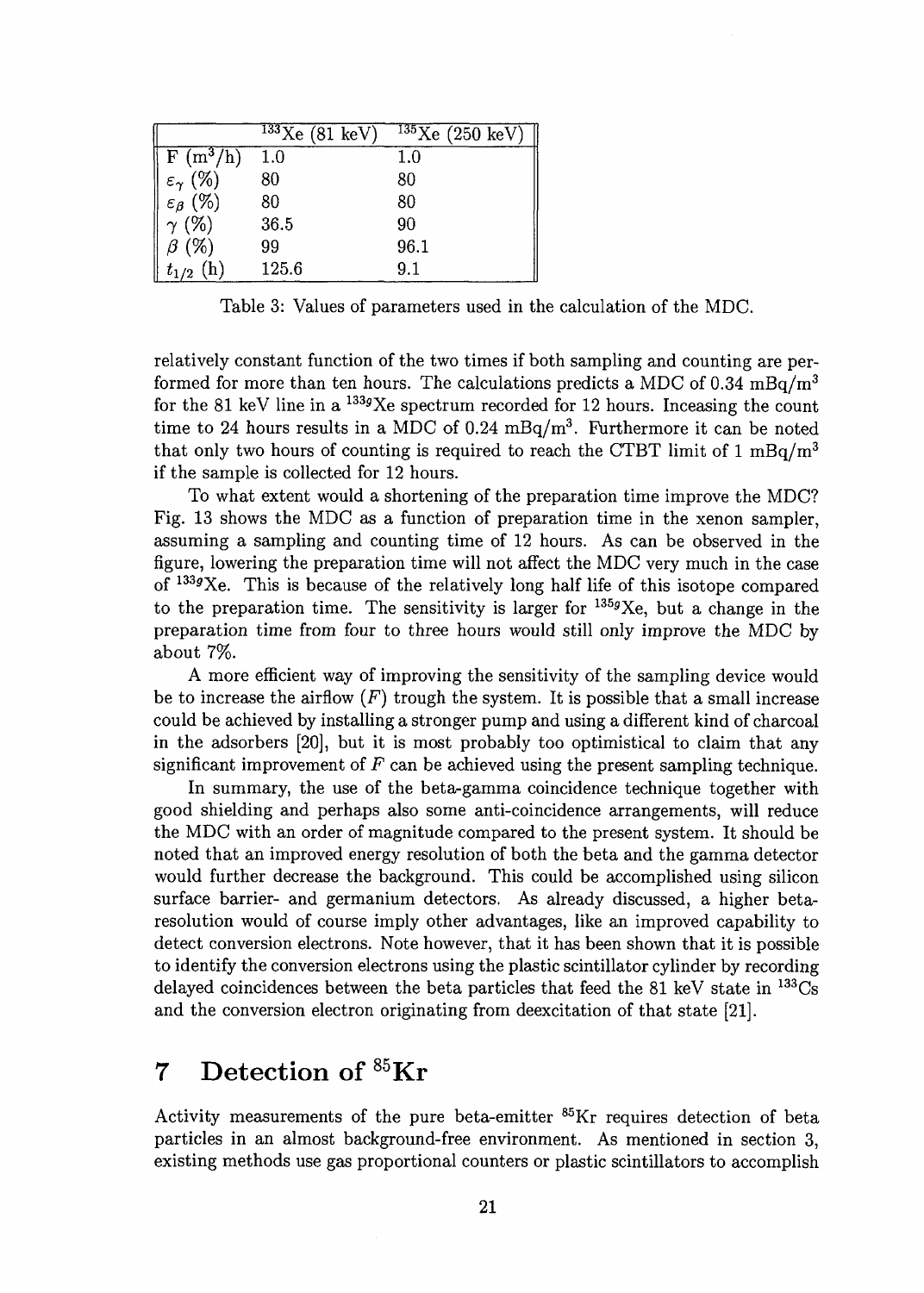

Figure 12: Calculation of minimum detectable concentration (MDC) for <sup>133</sup>Xe as a function of sampling and counting time, assuming the numbers given in table 3 and a preparation time of 4 hours.



Figure 13: MDC for  $^{133}\text{Xe}$  and  $^{135}\text{Xe}$  as a function of preparation time in the xenor sampler, assuming a collection and counting time of 12 hours.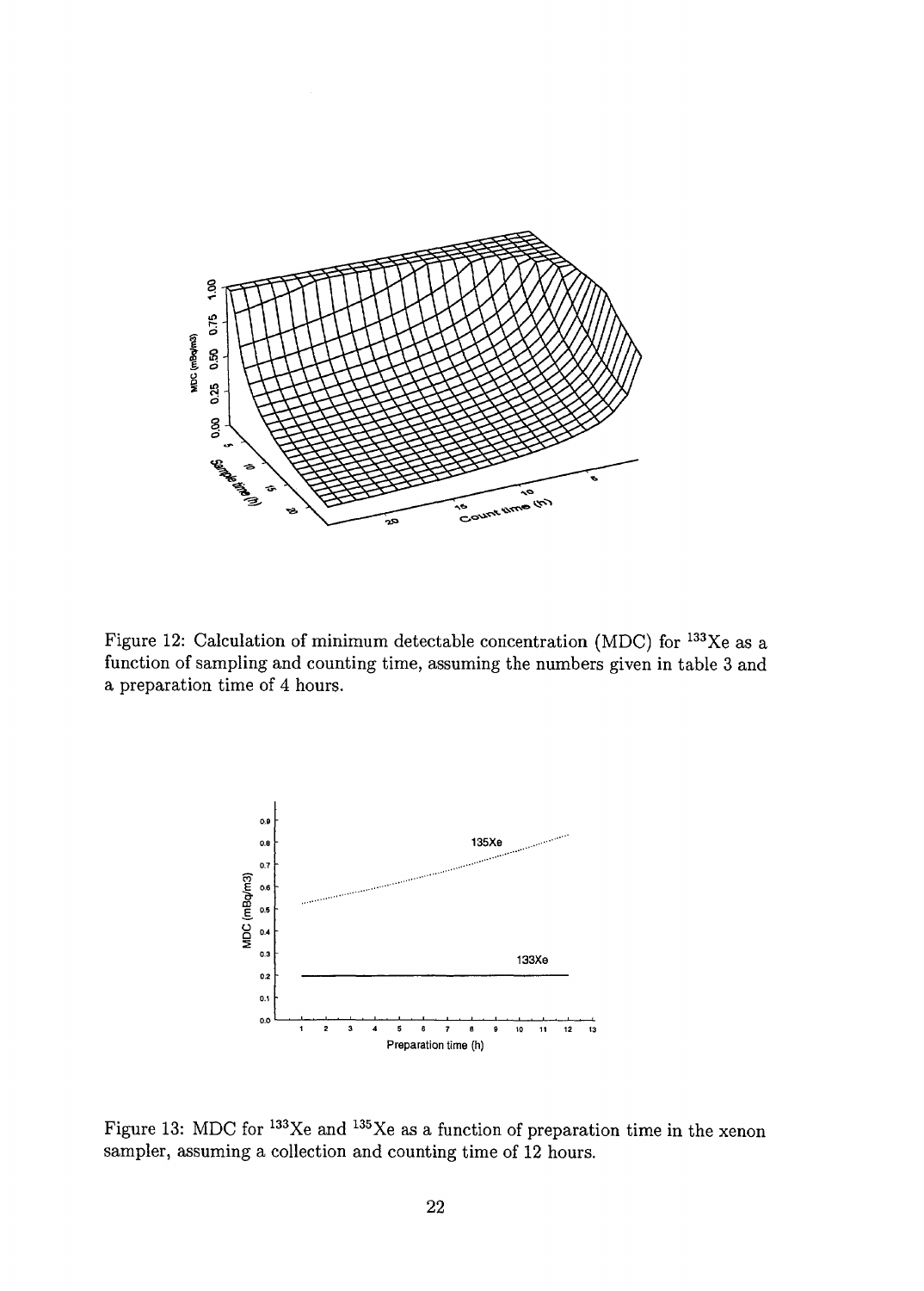this. The background reduction is performed by applying passive shielding and/or using veto detectors, and sometimes the <sup>222</sup>Rn content in the sample is checked using alpha-counting.

The FOA xenon autosampler can be modified to collect krypton as well. To measure the activity of the collected sample a gas proportional counter could be used, but it would of course be an advantage if the detector system suggested for xenon could be used also for this measurement. It is possible that this can be achieved, but there are some problems connected with this. Air contains  $1.14 \text{ cm}^3$ natural krypton per m<sup>3</sup>, and the corresponding number for xenon is  $0.086 \text{ cm}^3$ . This means that the sample volume will be more than ten times larger for krypton compared to xenon if the same collection efficiency is assumed for the two gases, and it is probably not possible to use the suggested scintillator cells without measuring only a part of the krypton sample, which would cause an increase in the statistical error of the measurement. Another concern is the radon background, which has to be controlled. Although the separation between different noble gases in the sampler should be complete it is desirable that this could be monitored in some way using alpha detection.

In conclusion, it seems possible that measurement of both krypton and xenon using the same detector could be achieved, but practical tests are needed in order to clarify this question.

#### 8 Summary and conclusions

An automatic version of the Swedish xenon sampler is planned to come into operation in 1999. It is suggested that the new version should be equipped with a  $4\pi\beta\gamma$  detector consisting of NaI crystals and plastic scintillator cells. Monte Carlo calculations have been performed to investigate the efficiency for different detector configurations. A standard  $4" \times 4"$  crystal with through-side well configuration would give a total gamma ray detection efficiency of 80 *%* in the relevant energy range. The efficiency for detection of beta particles is in the same range. An estimate indicates a MDC of about 0.3 mBq/m<sup>3</sup> for a collection and counting time of 12 hours, respectively. It is possible that this value could be improved on by further development of the noble gas sampling method. The xenon sampler will fulfill the demands that is set up by the CTBT organisation, and can be used in the monitoring network of 80 radionuclide stations that is being set up around the world. The system can be further modified for detection of <sup>85</sup>Kr, which might be of interest in a system monitoring a future fissile material cut-off treaty.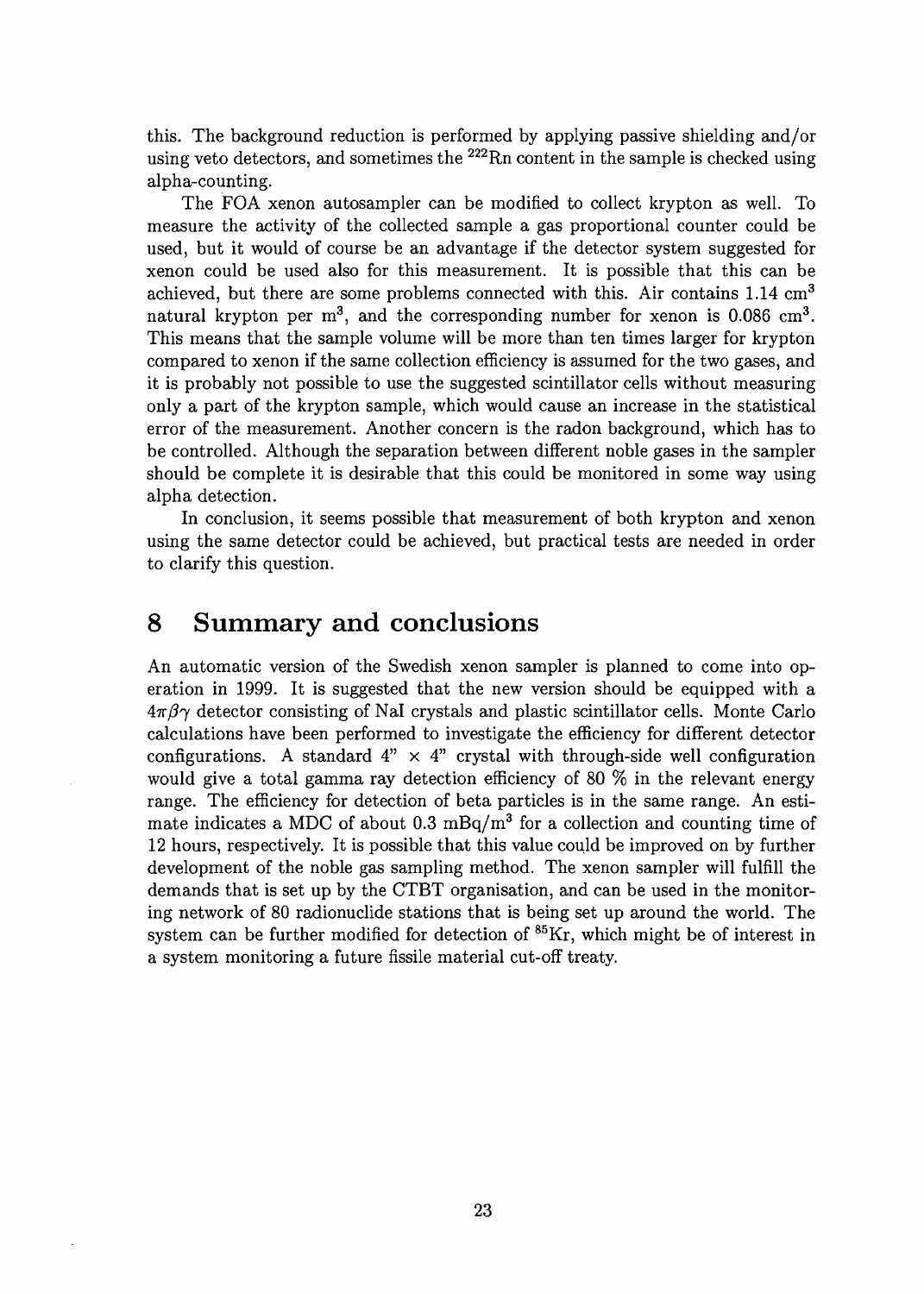#### References

- [1] *"Sources and effects of ionizing radiation".* UNSCEAR 1993 report to the General assembly.
- [2] Release data are obtained from the monthly release reports published by the different Nuclear Power stations in Sweden: Eva Fredriksson: "Forsmark - Utslappsrapport juli 1998 (FQ-Rapport Nr 98/064)", Catarina Goldstrand: "Barsebäck, Månadsrapport för juli 1998 (Nr P2-9809-73)", Louise Klingstedt Pettersson: "Oskarshamnsverken - Månadsrapport för juli 1998 (Nr 98-11635)", and Lisbeth Helgesson: "Ringhals Manadsrapport for juli 1998 (0656/98)".
- [3] Brita Bernström and Lars-Erik De Geer. FOA Report, C 20515-A1, (1983).
- [4] National Council on Radiation Protection and Measurements, NCRP Report No. 44 (July 1975).
- [5] C. W. Nakhleh, W. D. Stanbro, L. N. Hand, R. T. Perry Jr., W. B. Wilson, and B. L. Fearey. *Science & Global Security,* 6, 357, (1997).
- [6] "Plutonium Deadly Gold of the Nuclear Age", International Physicians for the Prevention of Nuclear War and The Institute for Energy and Environmental Research, International Physician Press, Cambridge, Massachusetts, 1992.
- [7] http://www.ctbto.org/.
- [8] T. R. England and B. F. Rider. *Los Alamos National Laboratory Report LAUR-94-3106,* (October 1994). See also http://t2.lanl.gov/publications/yields.
- [9] W. Weiss, H. Sartorius and H. Stockburger. "Global distribution of atmospheric Kr-85" in *"Isotopes of Noble Gases as Tracers in Environmental Studies"* (Vienna: IAEA, 1992), pp 29-62.
- [10] W. R. Schell, M. J. Tobin, D. J. Marsan, C. W. Schell, J. Vives-Batlle, and S. R. Yoon. *Nucl. Instr. Meth. Phys. Res.,* A385, 277, (1997).
- [11] R. W. Perkins and L. A. Casey. *DOE/RL-96-51,* (June 1996).
- [12] I. Schroder, K. O. Miinnich, and D. H. Ehhalt. *Nature,* **233,** 614, (1971).
- [13] "Report of an Expert Consultation on Kr-85 and Rn-222 Measurements, Effects and Applications". World Meterological Organization, Global Atmosphere Watch, Environmental Pollution Monitoring and Research Programme Report Series, **109,** 1995.
- [14] C. O. Kunz and C. J. Paperiello. *Science,* **192,** 1235, (1976).
- [15] T. W. Bowyer, K. H. Abel, W. K. Hensley, M. E. Panisko, and R. W. Perkins. *J. Environ. Radioactivity,* 37, 143, (1997).
- [16] von H. Stockburger, H. Sartorius, and A. Sittkus. *Z. Naturforschung,* **32A,** 1249, (1977).